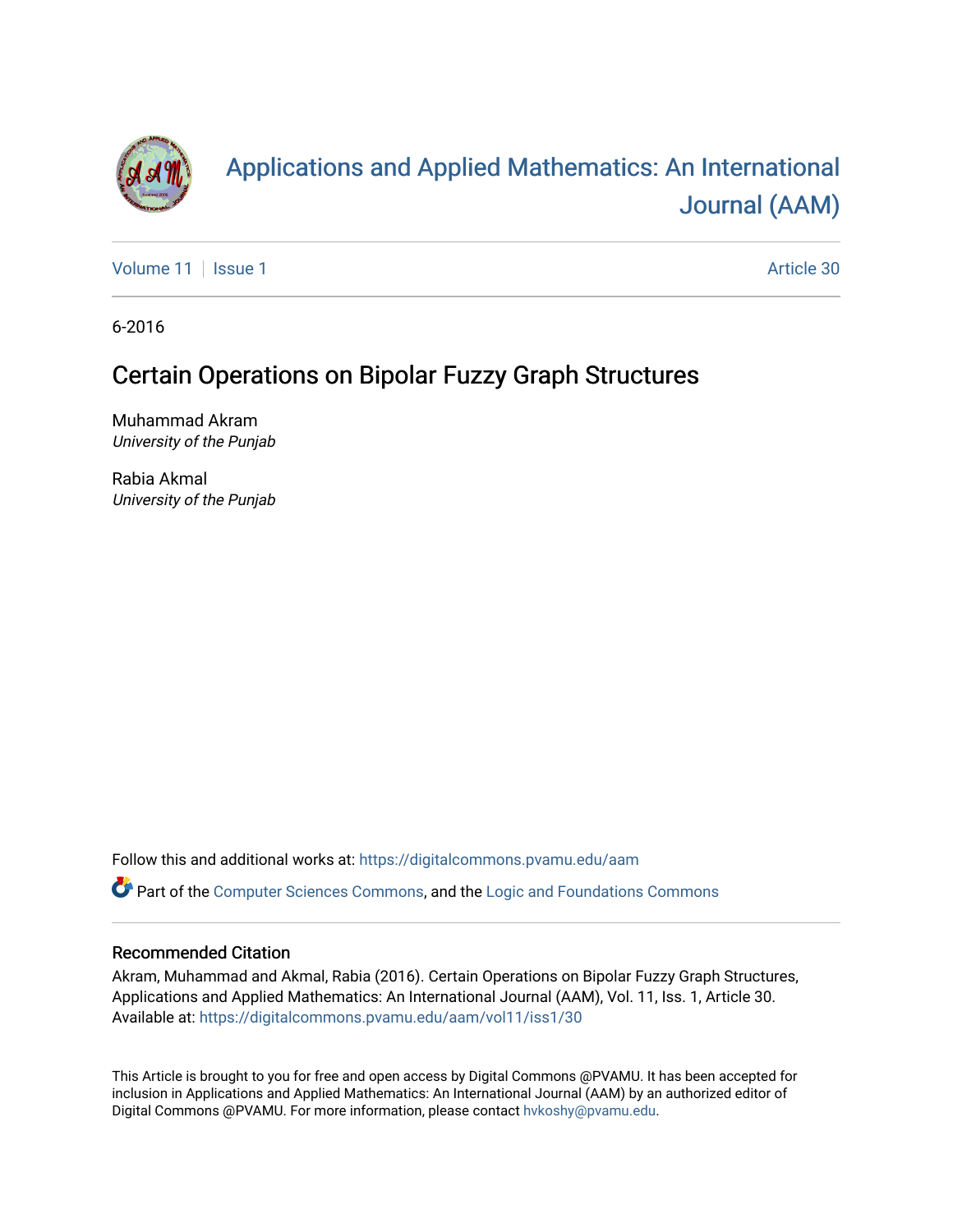

Available at http://pvamu.edu/aam Appl. Appl. Math. **ISSN: 1932-9466 Vol. 11, Issue 1 (June 2016), pp. 443 – 468** **Applications and Applied Mathematics:** An International Journal **(AAM)**

# Certain Operations on Bipolar Fuzzy Graph Structures

# **Muhammad Akram and Rabia Akmal**

Department of Mathematics University of the Punjab, New Campus Lahore, Pakistan m.akram@pucit.edu.pk, rabia.akmal@ymail.com

Received: December 22, 2015; Accepted: February 09, 2016

## **Abstract**

A graph structure is a useful tool in solving the combinatorial problems in different areas of computer science and computational intelligence systems. A bipolar fuzzy graph structure is a generalization of a bipolar fuzzy graph. In this paper, we present several different types of operations, including composition, Cartesian product, strong product, cross product, and lexicographic product on bipolar fuzzy graph structures. We also investigate some properties of operations.

**Keywords:** Bipolar fuzzy graph structure (BFGS); Composition; Cartesian product; Strong product; Cross product; Lexicographic product; Join; Union

**MSC 2010 No.:** 03E72, 68R10, 68R05

## **1. Introduction**

The concepts of graph theory have applications in many areas of computer science (such as data mining, image segmentation, clustering, image capturing, networking, etc.). Graph structures, introduced by Sampathkumar (2006), are a generalization of graphs which is quite useful in studying structures including graphs, signed graphs, and graphs in which every edge is labeled or colored. It helps to study various relations and the corresponding edges, simultaneously.

A fuzzy set, introduced by Zadeh (1965), gives the degree of membership of an object in a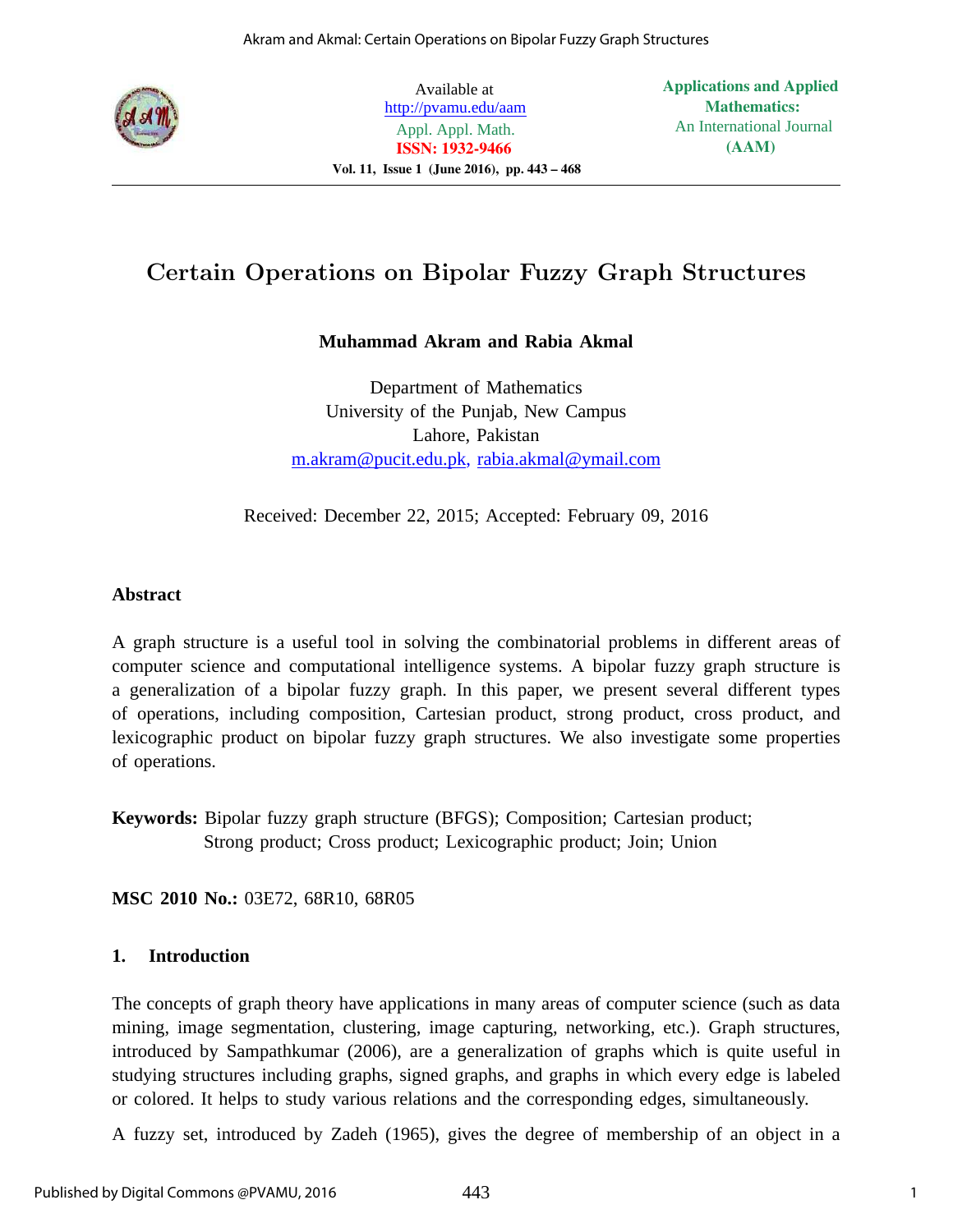given set. Based on the same idea, Zhang (1994) defined the notion of bipolar fuzzy set on a given set X, by saying that a mapping  $A: X \longrightarrow [-1, 1]$  was a bipolar fuzzy set where the membership degree  $0$ , of an element x, meant that the element x was irrelevant to the corresponding property, the membership degree in  $(0, 1]$ , of an element x, indicated that the element somewhat satisfied the property, and the membership degree in  $[-1, 0)$ , of an element  $x$ , indicated that the element somewhat satisfied the implicit counter-property. Rosenfeld (1975) discussed the concept of fuzzy graphs whose basic idea was introduced by Kauffmann (1973). The fuzzy relations between fuzzy sets were also considered by Rosenfeld and he developed the structure of fuzzy graphs, obtaining analogs of several graph theoretical concepts. Bhattacharya (1987) gave some remarks on fuzzy graphs. Several concepts on fuzzy graphs were introduced by Mordeson and Nair (2001). Akram et al. (2011–2016) has introduced several new concepts including bipolar fuzzy graphs, regular bipolar fuzzy graphs, irregular bipolar fuzzy graphs, antipodal bipolar fuzzy graphs and bipolar fuzzy graph structures. In this paper, we present certain operations on bipolar fuzzy graph structures and investigate some of their properties.

## **2. Preliminaries**

We now review some definitions from Dinesh (2011) that are necessary for this paper.

A *graph structure*  $G^* = (U, E_1, E_2, ..., E_k)$  consists of a non-empty set U together with mutually disjoint, irreflexive and symmetric relations  $E_1$ ,  $E_2$ , ...,  $E_k$  on U. If  $G_1^*$  and  $G_2^*$  are two *graph structures* given by  $(U, E_1, E_2, ..., E_k)$  and  $(V, E'_1, E'_2, ..., E'_k)$  respectively, then *cartesian product* of  $G_1^*$  and  $G_2^*$ , is denoted by " $G_1^* \times G_2^*$ " and given by  $G_1^* \times G_2^*$  =  $(U \times V, E_1 \times E_1')$  $E'_1, E_2 \times E'_2$  $E'_2, \ldots, E_k \times E'_k$  $k'$ ) where  $E_i \times E'_i = \{(u_1v, u_2v)|v \in V, u_1u_2 \in$  $E_i$ } ∪ {(uv<sub>1</sub>, uv<sub>2</sub>)|u ∈ U, v<sub>1</sub>v<sub>2</sub> ∈  $E'_i$ }, i = 1, 2, ..., k. *Composition* of  $G_1^*$  and  $G_2^*$  is denoted by " $G_1^* \circ G_2^*$ " and given by  $G_1^* \circ G_2^* = (U \circ V, E_1 \circ E_1')$  $E'_1, E_2 \circ E'_2$  $Z'_2, \ldots, E_k \circ E'_k$  $\binom{n}{k}$  where  $U \circ V =$  $U \times V$  and  $E_i \circ E'_i = \{(u_1v, u_2v) | v \in V, u_1u_2 \in E_i\} \cup \{(uv_1, uv_2) | u \in U, v_1v_2 \in E_i\}$  $E'_i$   $\cup$   $\{(u_1v_1, u_2v_2) | u_1u_2 \in E_i, v_1 \neq v_2\}, i = 1, 2, ..., k$ . *Union* of  $G_1^*$  and  $G_2^*$  is denoted by " $G_1^* \cup G_2^*$ " and given by  $G_1^* \cup G_2^* = (U \cup V, E_1 \cup E_1')$  $E'_1, E_2 \cup E'_2$  $Z_2'$ , ...,  $E_k \cup E'_k$  $\binom{n}{k}$  and *join* of  $G_1^*$ and  $G_2^*$  is given by  $G_1^* + G_2^* = (U + V, E_1 + E_1')$  $E'_1, E_2 + E'_2$  $E'_2, \ldots, E_k + E'_k$  $\binom{n}{k}$  where  $U + V = U \cup V$ and  $E_i + E'_i = E_i \cup E'_i \cup E$  for  $i = 1, 2, ..., k$  such that E is the set consisting of all edges which join vertices of  $U$  with vertices of  $V$ .

## **Definition 1.** (Dinesh (2011))

Let  $G^* = (U, E_1, E_2, ..., E_k)$  be a graph structure and let  $\nu, \rho_1, \rho_2, ..., \rho_k$  be the fuzzy subsets of  $U, E_1, E_2, \ldots, E_k$  respectively such that

$$
0 \le \rho_i(xy) \le \mu(x) \land \mu(y) \forall x, y \in V, i = 1, 2, ..., k.
$$

Then  $G = (\nu, \rho_1, \rho_2, ..., \rho_k)$  is a fuzzy graph structure of  $G^*$ .

## **Definition 2.** (Zhang (1998))

Let X be a nonempty set. A bipolar fuzzy set B in X is an object having the form

$$
B = \{(x, \ \mu_B^P(x), \ \mu_B^N(x)) \, | \, x \in X\},\
$$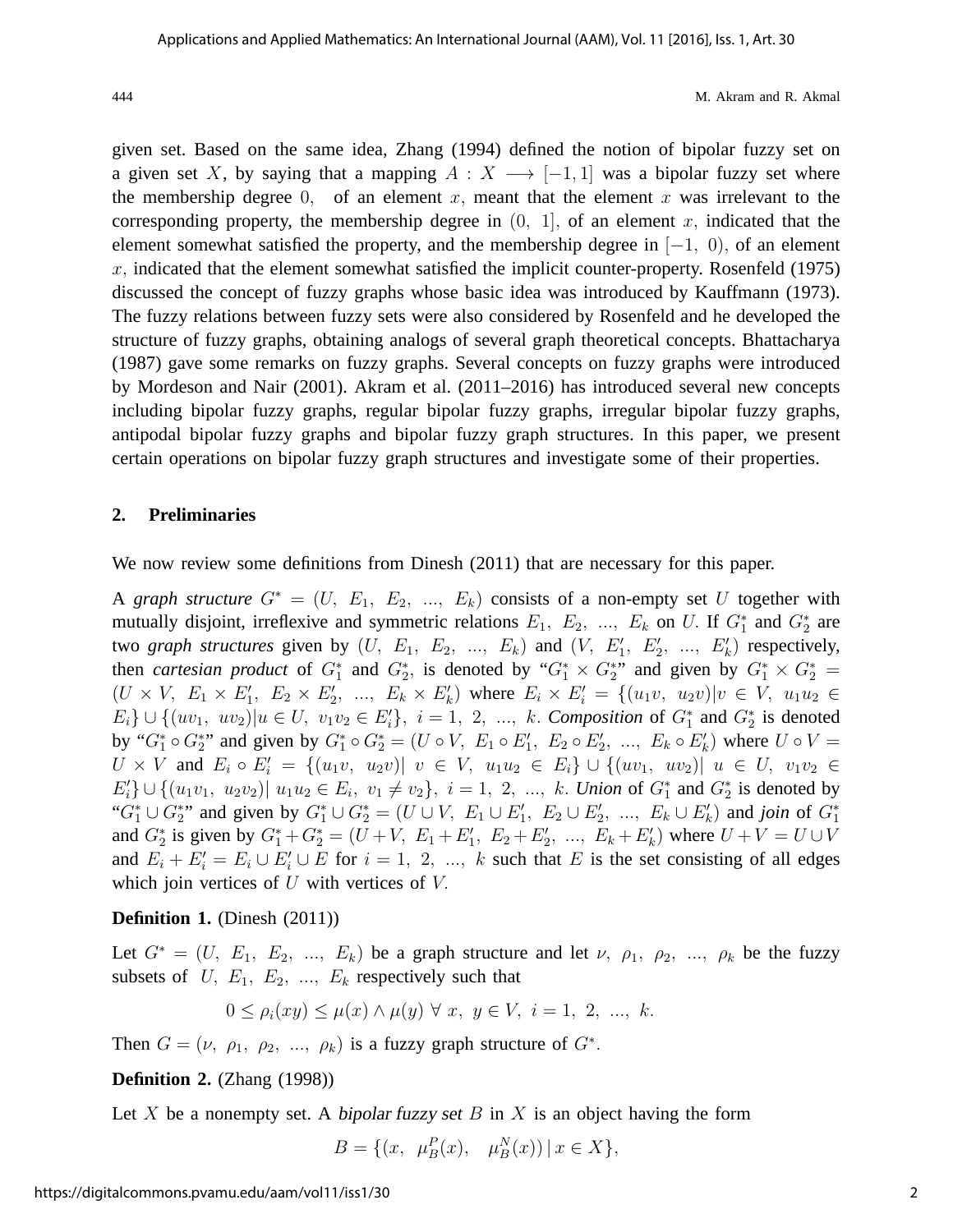where  $\mu_B^P: X \to [0, 1]$  and  $\mu_B^N: X \to [-1, 0]$  are mappings.

We use the positive membership degree  $\mu_B^P(x)$  to denote the satisfaction degree of an element x to the property corresponding to a bipolar fuzzy set B, and the negative membership degree  $\mu_B^N(x)$ to denote the satisfaction degree of an element  $x$  to some implicit counter-property corresponding to a bipolar fuzzy set B. If  $\mu_B^P(x) \neq 0$  and  $\mu_B^N(x) = 0$ , it is the situation that x is regarded as having only positive satisfaction for B. If  $\mu_B^P(x) = 0$  and  $\mu_B^N(x) \neq 0$ , it is the situation that x does not satisfy the property of  $B$  but somewhat satisfies the counter property of  $B$ . It is possible for an element x to be such that  $\mu_B^P(x) \neq 0$  and  $\mu_B^N(x) \neq 0$  when the membership function of the property overlaps that of its counter property over some portion of  $X$ .

For the sake of simplicity, we shall use the symbol  $B = (\mu_B^P, \mu_B^N)$  for the bipolar fuzzy set

$$
B = \{(x, \ \mu_B^P(x), \ \mu_B^N(x)) \, | \, x \in X\}.
$$

## **Definition 3.** (Zhang (1998))

Let X be a nonempty set. Then we call a mapping  $A = (\mu_A^P, \mu_A^N) : X \times X \rightarrow [0, 1] \times [-1, 0]$ a *bipolar fuzzy relation* on X such that  $\mu_A^P(x, y) \in [0, 1]$  and  $\mu_A^N(x, y) \in [-1, 0]$ .

## **Definition 4.** (Akram (2011))

A bipolar fuzzy graph  $G = (V, A, B)$  is a non-empty set V together with a pair of functions  $A = (\mu_A^P, \ \mu_A^N) : V \to [0, 1] \times [-1, 0]$  and  $B = (\mu_B^P, \ \mu_B^N) : V \times V \to [0, 1] \times [-1, 0]$  such that for all  $x, y \in V$ ,

$$
\mu_B^P(x, y) \le \min(\mu_A^P(x), \mu_A^P(y))
$$
 and  $\mu_B^N(x, y) \ge \max(\mu_A^N(x), \mu_A^N(y)).$ 

Notice that  $\mu_B^P(x, y) > 0$ ,  $\mu_B^N(x, y) < 0$  for  $(x, y) \in V \times V$ ,  $\mu_B^P(x, y) = \mu_B^N(x, y) = 0$  for  $(x, y) \notin V \times V$ , and B is symmetric relation.

#### **3. Operations on Bipolar Fuzzy Graph Structures**

**Definition 5.** (Akram and Akmal (2016))

 $\tilde{G}_b = (M, N_1, N_2, ..., N_n)$  is called a *bipolar fuzzy graph structure (BFGS)* of *a graph structure (GS)*  $G^* = (U, E_1, E_2, ..., E_n)$  if  $M = (\mu_M^P, \mu_M^N)$  is a *bipolar fuzzy set on* U and for each  $i = 1, 2, ..., n$ ,  $N_i = (\mu_{N_i}^P, \mu_{N_i}^N)$  is a *bipolar fuzzy set on*  $E_i$  such that

$$
\mu_{N_i}^P(xy) \le \mu_M^P(x) \wedge \mu_M^P(y) , \ \mu_{N_i}^N(xy) \ge \mu_M^N(x) \vee \mu_M^N(y) \ \ \forall \ xy \in E_i \subset U \times U.
$$

Note that  $\mu_{N_i}^P(xy) = 0 = \mu_{N_i}^N(xy)$  for all  $xy \in U \times U \setminus E_i$ ,  $0 < \mu_{N_i}^P(xy) \le 1$ ,  $-1 \le \mu_{N_i}^N(xy) < 0$  $\forall xy \in E_i$ . While U and  $E_i$   $(i = 1, 2, ..., n)$  are called *underlying vertex set* and *underlying i*-edge sets of  $\check{G}_b$ , respectively. Note that  $x \lor y =$ maximum of x and y,  $x \land y =$ minimum of x and y, throughout this paper.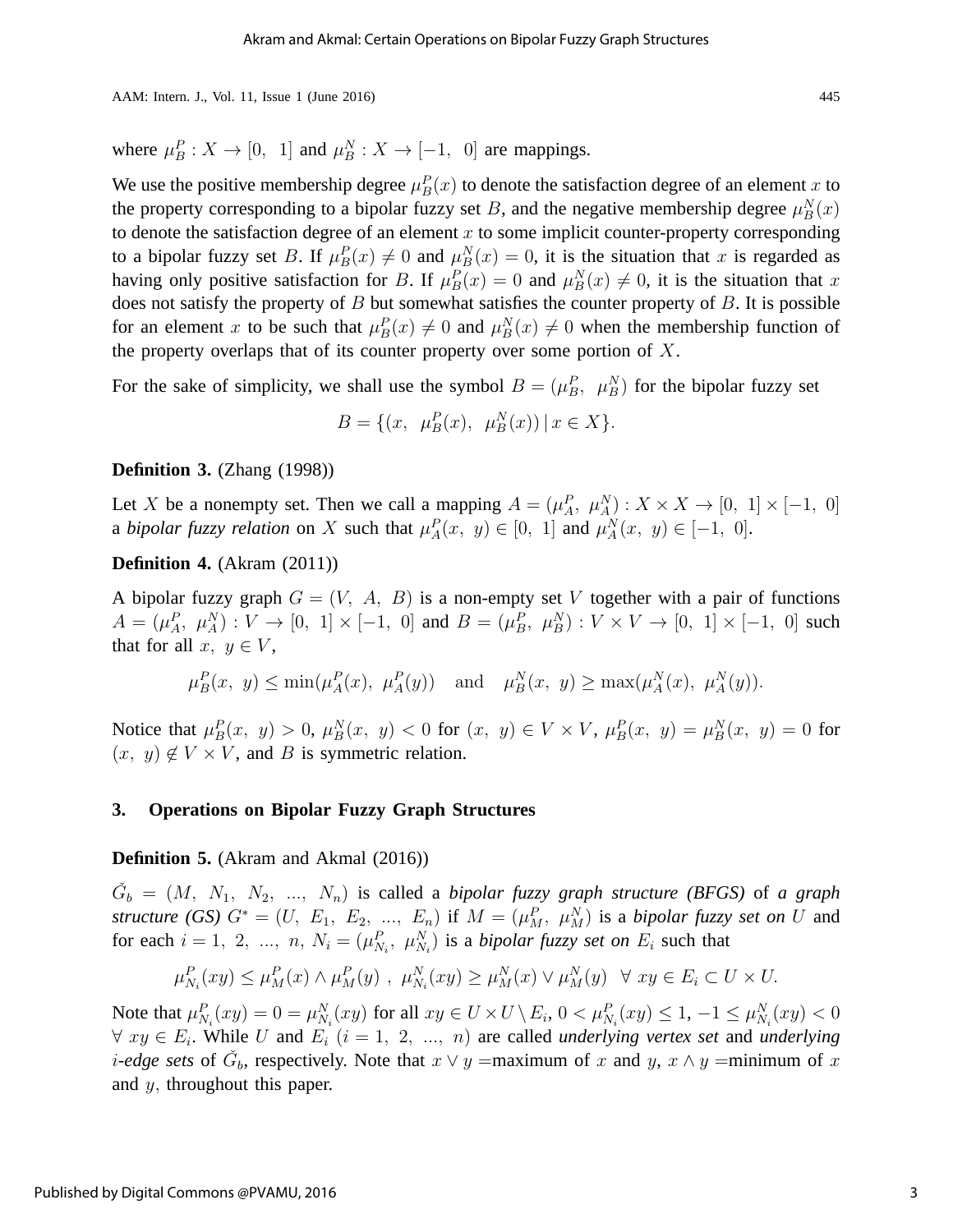#### **Example 1.**

Let  $U = \{a_1, a_2, a_3, a_4\}$ . Let  $E_1 = \{a_1a_2, a_2a_3\}$  and  $E_2 = \{a_3a_4, a_1a_4\}$  be two disjoint symmetric relations on U. Then  $G^* = (U, E_1, E_2)$  is a *graph structure*.

Let  $M$ ,  $N_1$  and  $N_2$  be *bipolar fuzzy subsets* of  $U$ ,  $E_1$  and  $E_2$ , respectively, such that

$$
M = \{(a_1, 0.5, -0.2), (a_2, 0.7, -0.3), (a_3, 0.4, -0.3), (a_4, 0.7, -0.3)\},\
$$

$$
N_1 = \{(a_1a_2, 0.5, -0.1), (a_2a_3, 0.4, -0.3)\}
$$

and  $N_2 = \{(a_3a_4, 0.4, -0.2), (a_1a_4, 0.1, -0.2)\}\.$  Then,  $\tilde{G}_b = (M, N_1, N_2)$  is a *BFGS* of  $G^*$  as shown in Figure 1.



## **Definition 6.**

Let  $\check{G}_{b1} = (M_1, N_{11}, N_{12}, ..., N_{1n})$  and  $\check{G}_{b2} = (M_2, N_{21}, N_{22}, ..., N_{2n})$  be respective *BFGSs* of *GSs*  $G_1^* = (U_1, E_{11}, E_{12}, ..., E_{1n})$  and  $G_2^* = (U_2, E_{21}, E_{22}, ..., E_{2n})$ . The *Cartesian product*  $\check{G}_{b1} \times \check{G}_{b2}$  of  $\check{G}_{b1}$  and  $\check{G}_{b2}$  is then a *BFGS* of  $G_1^* \times G_2^* = (U_1 \times U_2, E_{11} \times E_{21}, E_{12} \times E_{22})$  $E_{22}$ , ...,  $E_{1n} \times E_{2n}$  is given by

$$
(M_1 \times M_2, N_{11} \times N_{21}, N_{12} \times N_{22}, ..., N_{1n} \times N_{2n})
$$

such that

$$
\begin{cases}\n\mu_{(M_1 \times M_2)}^P(xy) = (\mu_{M_1}^P \times \mu_{M_2}^P)(xy) = \mu_{M_1}^P(x) \wedge \mu_{M_2}^P(y), \\
\mu_{(M_1 \times M_2)}^N(xy) = (\mu_{M_1}^N \times \mu_{M_2}^N)(xy) = \mu_{M_1}^N(x) \vee \mu_{M_2}^N(y) \forall xy \in U_1 \times U_2, \\
\mu_{(N_{1i} \times N_{2i})}^P((xy_1)(xy_2)) = (\mu_{N_{1i}}^P \times \mu_{N_{2i}}^P)((xy_1)(xy_2)) = \mu_{M_1}^P(x) \wedge \mu_{N_{2i}}^P(y_1y_2), \\
\mu_{(N_{1i} \times N_{2i})}^N((xy_1)(xy_2)) = (\mu_{N_{1i}}^N \times \mu_{N_{2i}}^N)((xy_1)(xy_2)) = \mu_{M_1}^N(x) \vee \mu_{N_{2i}}^N(y_1y_2) \forall x \in u_1, y_1y_2 \in E_{2i}, \\
\mu_{(N_{1i} \times N_{2i})}^P((x_1y)(xy_2)) = (\mu_{N_{1i}}^P \times \mu_{N_{2i}}^P)((x_1y)(xy_2)) = \mu_{M_2}^P(y) \wedge \mu_{N_{1i}}^P(x_1x_2), \\
\mu_{(N_{1i} \times N_{2i})}^N((x_1y)(xy_2)) = (\mu_{N_{1i}}^N \times \mu_{N_{2i}}^P)((x_1y)(xy_2)) = \mu_{M_2}^N(y) \vee \mu_{N_{1i}}^N(x_1x_2) \forall y \in U_2, x_1x_2 \in E_{1i}.\n\end{cases}
$$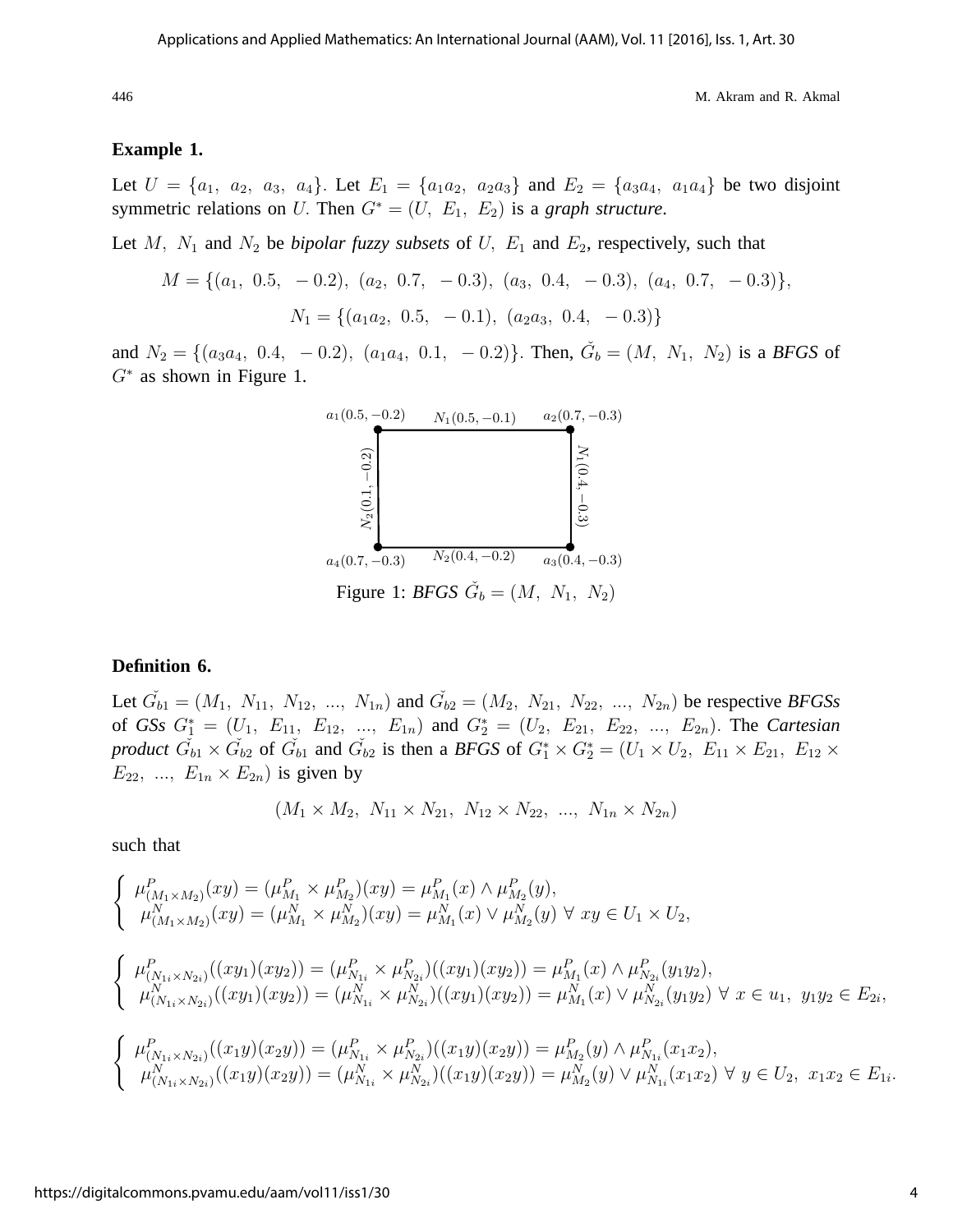#### **Example 2.**

Let  $\check{G}_{b1} = (M_1, N_{11}, N_{12})$  and  $\check{G}_{b2} = (M_2, N_{21}, N_{22})$  be respective *BFGSs* of *graph structures*  $G_1^* = (U_1, E_{11}, E_{12})$  and  $G_2^* = (U_2, E_{21}, E_{22})$  such that  $U_1 = \{a_1, a_2, a_3, a_4\}$ ,  $U_2 = \{b_1, b_2, b_3, b_4\}, E_{11} = \{a_1a_2\}, E_{12} = \{a_3a_4\}, E_{21} = \{b_1b_2\}$  and  $E_{22} = \{b_3b_4\}.$   $\tilde{G}_{b1}$ and  $\check{G}_{b2}$  are shown in Figure 2,

$$
a_1(0.5, -0.2) \qquad N_{11}(0.5, -0.2) \qquad a_2(0.7, -0.3) \qquad b_1(0.2, -0.2) \qquad N_{21}(0.2, -0.2) \qquad b_2(0.3, -0.3)
$$

$$
a_4(0.7, -0.3) \qquad N_{12}(0.4, -0.3) \qquad a_3(0.4, -0.3) \qquad b_4(0.5, -0.4) \qquad N_{22}(0.5, -0.0) \qquad b_3(0.6, -0.1)
$$

$$
\tilde{G}_{s1} = (M_1, N_{11}, N_{12}) \qquad \qquad \tilde{G}_{s2} = (M_2, N_{21}, N_{22})
$$

Figure 2: Bipolar Fuzzy Graph Structures

and *Cartesian product*  $\check{G}_{b1} \times \check{G}_{b2} = (M_1 \times M_2, N_{11} \times N_{21}, N_{12} \times N_{22})$  is shown in Figure 3.



Figure 3: Cartesian Product of Two *BFGSs*

#### **Example 3.**

Consider  $\check{G}_{b1} = (M_1, N_{11}, N_{12})$  and  $\check{G}_{b2} = (M_2, N_{21}, N_{22})$  as shown in Figure 4 and let they be respective *BFGSs* of graph structures  $G_1^* = (U_1, E_{11}, E_{12})$  and  $G_2^* = (U_2, E_{21}, E_{22})$  such that  $U_1 = \{a_1, a_2, a_3, a_4\}, U_2 = \{b_1, b_2, b_3\}, E_{11} = \{a_1a_2\}, E_{12} = \{a_3a_4\}, E_{21} = \{b_1b_2\}$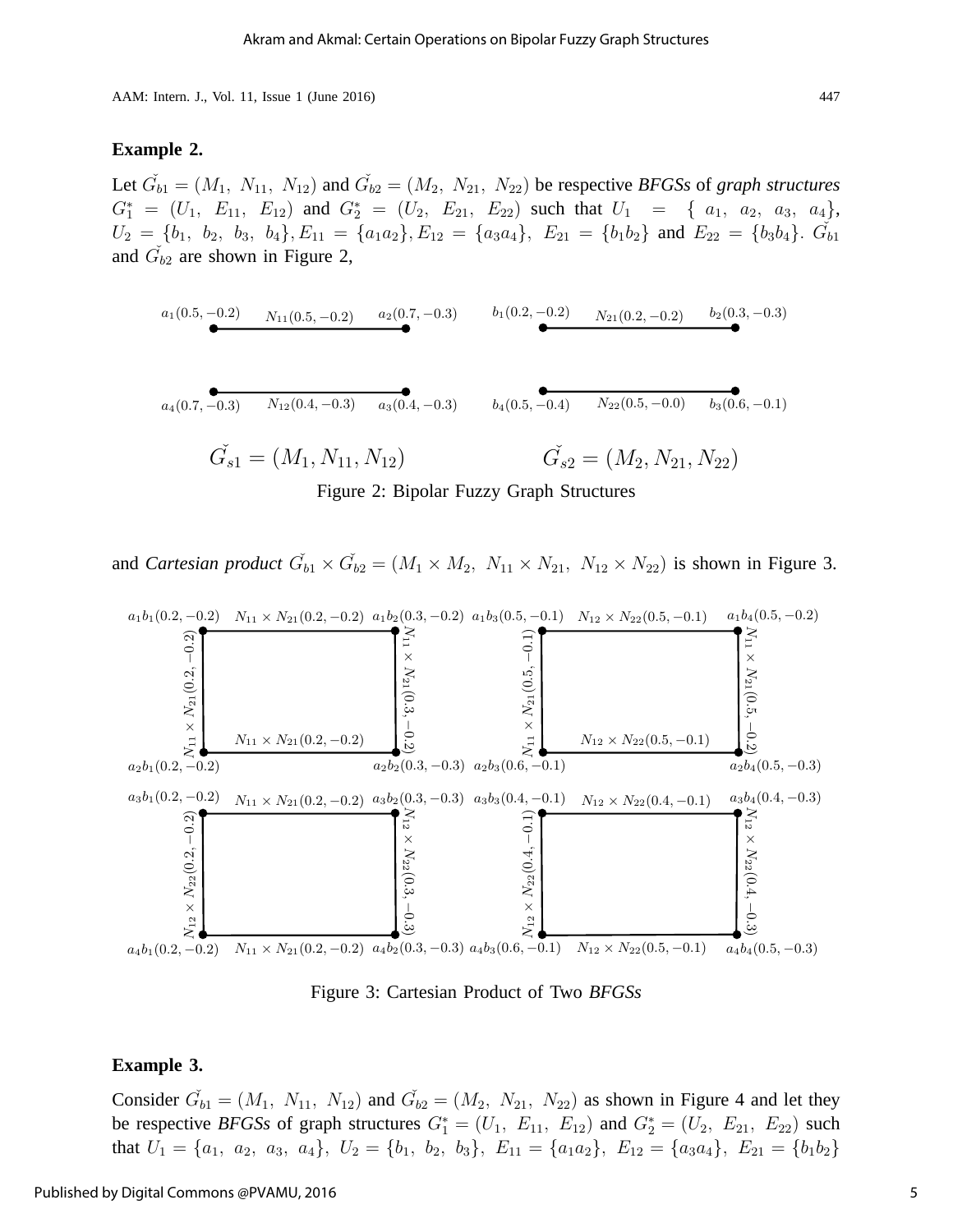and  $E_{22} = \{b_2b_3\}.$ <sup>b</sup> b  $a_4(0.7, -0.3)$   $N_{12}(0.4, -0.3)$   $a_3(0.4, -0.3)$  $a_1(0.5, -0.2)$   $N_{11}(0.5, -0.2)$   $a_2(0.7, -0.3)$  $\begin{picture}(20,20) \put(0,0){\line(1,0){10}} \put(15,0){\line(1,0){10}} \put(15,0){\line(1,0){10}} \put(15,0){\line(1,0){10}} \put(15,0){\line(1,0){10}} \put(15,0){\line(1,0){10}} \put(15,0){\line(1,0){10}} \put(15,0){\line(1,0){10}} \put(15,0){\line(1,0){10}} \put(15,0){\line(1,0){10}} \put(15,0){\line(1,0){10}} \put(15,0){\line(1$  $\ddot{\bullet}$  $b_3(0.5, -0.4)$  $b_1(0.2, -0.2)$  $b_2(0.3, -0.3)$  $N_{21}(0.2, -0.2)$  $\overline{N_{22}(0.3, -0.3)}$  $\check{G_{s1}} = (M_1, N_{11}, N_{12})$   $\check{G_{s}}$  $\check{G}_{s2} = (M_2, N_{21}, N_{22})$ 

Figure 4: Bipolar Fuzzy Graph Structures

And their *Cartesian product* given by  $\check{G}_{b1} \times \check{G}_{b2} = (M_1 \times M_2, N_{11} \times N_{21}, N_{12} \times N_{22})$  is shown in Figure 5.



Figure 5: Cartesian Product of Two *BFGSs*

## **Theorem 1.**

Let  $G^* = (U_1 \times U_2, E_{11} \times E_{21}, E_{12} \times E_{22}, ..., E_{1n} \times E_{2n})$  be Cartesian product of GSs  $G_1^* =$  $(U_1, E_{11}, E_{12}, ..., E_{1n})$  and  $G_2^* = (U_2, E_{21}, E_{22}, ..., E_{2n})$ . Let  $\check{G}_{b1} = (M_1, N_{11}, N_{12}, ..., N_{1n})$ and  $\tilde{G}_{b2} = (M_2, N_{21}, N_{22}, ..., N_{2n})$  be respective BFGSs of  $G_1^*$  and  $G_2^*$ . Then,  $(M_1 \times M_2, N_{11} \times$  $N_{21}, N_{12} \times N_{22}, ..., N_{1n} \times N_{2n}$  is a BFGS of  $G^*$ .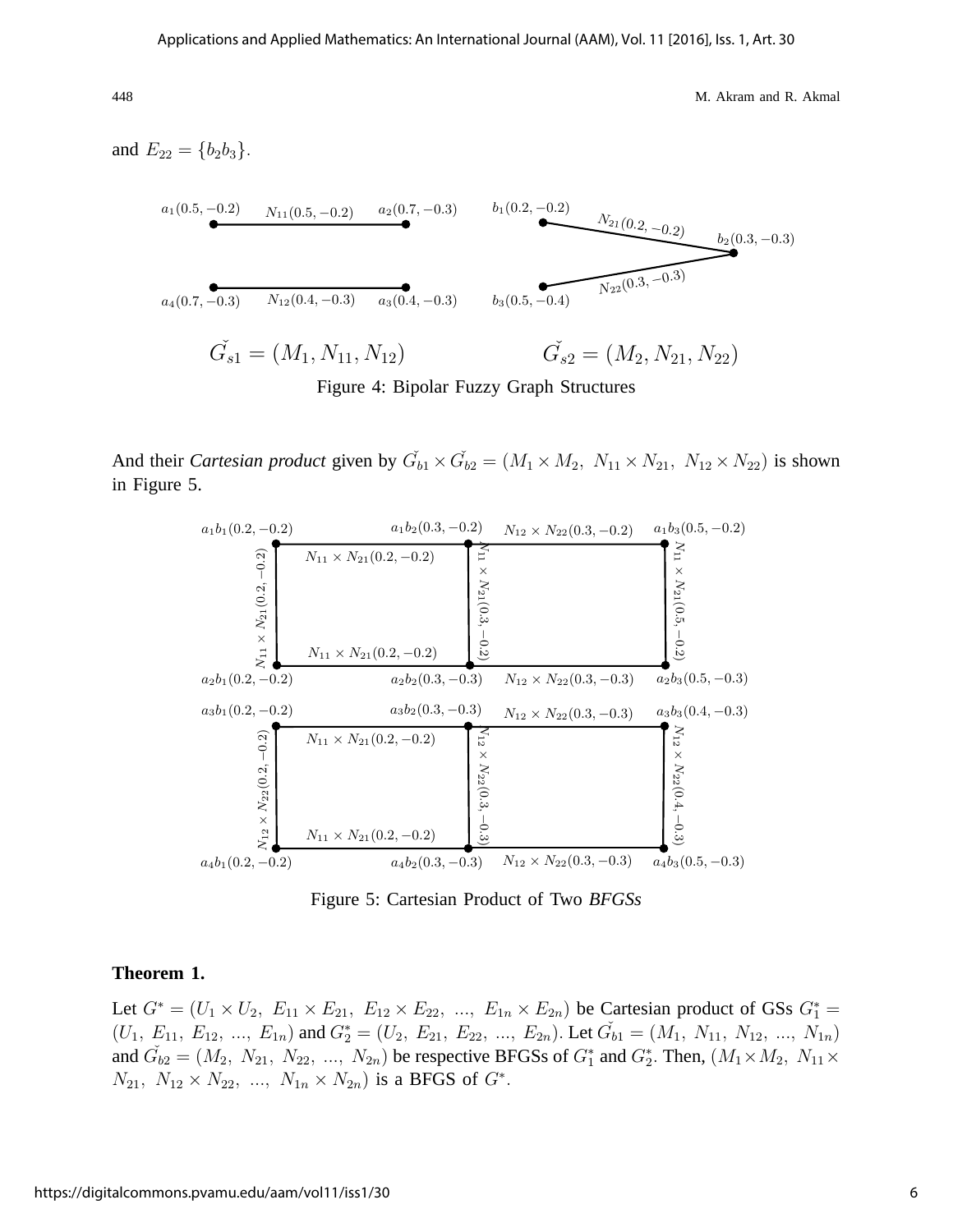### *Proof:*

Case 1. When  $u \in U_1$ ,  $b_1b_2 \in E_{2i}$ 

$$
\mu_{(N_{1i} \times N_{2i})}^{P}((ub_{1})(ub_{2})) = \mu_{M_{1}}^{P}(u) \wedge \mu_{N_{2i}}^{P}(b_{1}b_{2})
$$
\n
$$
\leq \mu_{M_{1}}^{P}(u) \wedge [\mu_{M_{2}}^{P}(b_{1}) \wedge \mu_{M_{2}}^{P}(b_{2})]
$$
\n
$$
= [\mu_{M_{1}}^{P}(u) \wedge \mu_{M_{2}}^{P}(b_{1})] \wedge [\mu_{M_{1}}^{P}(u) \wedge \mu_{M_{2}}^{P}(b_{2})]
$$
\n
$$
= \mu_{(M_{1} \times M_{2})}^{P}(ub_{1}) \wedge \mu_{(M_{1} \times M_{2})}^{P}(ub_{2}),
$$

$$
\mu_{(N_{1i} \times N_{2i})}^{N}((ub_{1})(ub_{2})) = \mu_{M_{1}}^{N}(u) \vee \mu_{N_{2i}}^{N}(b_{1}b_{2})
$$
\n
$$
\geq \mu_{M_{1}}^{N}(u) \vee [\mu_{M_{2}}^{N}(b_{1}) \vee \mu_{M_{2}}^{N}(b_{2})]
$$
\n
$$
= [\mu_{M_{1}}^{N}(u) \vee \mu_{M_{2}}^{N}(b_{1})] \vee [\mu_{M_{1}}^{N}(u) \vee \mu_{M_{2}}^{N}(b_{2})]
$$
\n
$$
= \mu_{(M_{1} \times M_{2})}^{N}(ub_{1}) \vee \mu_{(M_{1} \times M_{2})}^{N}(ub_{2}),
$$

for  $ub_1$ ,  $ub_2 \in U_1 \times U_2$ .

Case 2. When  $u \in U_2$ ,  $b_1b_2 \in E_{1i}$ 

$$
\mu_{(N_{1i} \times N_{2i})}^{P}((b_{1}u)(b_{2}u)) = \mu_{M_{2}}^{P}(u) \wedge \mu_{N_{1i}}^{P}(b_{1}b_{2})
$$
\n
$$
\leq \mu_{M_{2}}^{P}(u) \wedge [\mu_{M_{1}}^{P}(b_{1}) \wedge \mu_{M_{1}}^{P}(b_{2})]
$$
\n
$$
= [\mu_{M_{2}}^{P}(u) \wedge \mu_{M_{1}}^{P}(b_{1})] \wedge [\mu_{M_{2}}^{P}(u) \wedge \mu_{M_{1}}^{P}(b_{2})]
$$
\n
$$
= \mu_{(M_{1} \times M_{2})}^{P}(b_{1}u) \wedge \mu_{(M_{1} \times M_{2})}^{P}(b_{2}u),
$$

$$
\mu_{(N_{1i}\times N_{2i})}^{N}((b_{1}u)(b_{2}u)) = \mu_{M_{2}}^{N}(u) \vee \mu_{N_{1i}}^{N}(b_{1}b_{2})
$$
\n
$$
\geq \mu_{M_{2}}^{N}(u) \vee [\mu_{M_{1}}^{N}(b_{1}) \vee \mu_{M_{1}}^{N}(b_{2})]
$$
\n
$$
= [\mu_{M_{2}}^{N}(u) \vee \mu_{M_{1}}^{N}(b_{1})] \vee [\mu_{M_{2}}^{N}(u) \vee \mu_{M_{1}}^{N}(b_{2})]
$$
\n
$$
= \mu_{(M_{1}\times M_{2})}^{N}(b_{1}u) \vee \mu_{(M_{1}\times M_{2})}^{N}(b_{2}u),
$$

for  $b_1u$ ,  $b_2u \in U_1 \times U_2$ .

Both cases hold for  $i = 1, 2, ..., n$ . This completes the proof.  $\Box$ 

## **Definition 7.**

Let  $\check{G}_{b1} = (M_1, N_{11}, N_{12}, ..., N_{1n})$  and  $\check{G}_{b2} = (M_2, N_{21}, N_{22}, ..., N_{2n})$  be respective *BFGSs* of *GSs*  $G_1^* = (U_1, E_{11}, E_{12}, ..., E_{1n})$  and  $G_2^* = (U_2, E_{21}, E_{22}, ..., E_{2n})$ . The *cross product*  $\check{G}_{b1} * \check{G}_{b2}$  of  $\check{G}_{b1}$  and  $\check{G}_{b2}$  is a *BFGS* of  $G_1^* * G_2^* = (U_1 * U_2, E_{11} * E_{21}, E_{12} * E_{22}, ..., E_{1n} * E_{2n})$ is given by

$$
(M_1 * M_2, N_{11} * N_{21}, N_{12} * N_{22}, ..., N_{1n} * N_{2n})
$$

such that

$$
\begin{cases}\n\mu_{(M_1 \ast M_2)}^P(xy) = (\mu_{M_1}^P \ast \mu_{M_2}^P)(xy) = \mu_{M_1}^P(x) \wedge \mu_{M_2}^P(y), \\
\mu_{(M_1 \ast M_2)}^N(xy) = (\mu_{M_1}^N \ast \mu_{M_2}^N)(xy) = \mu_{M_1}^N(x) \vee \mu_{M_2}^N(y) \forall xy \in U_1 \times U_2,\n\end{cases}
$$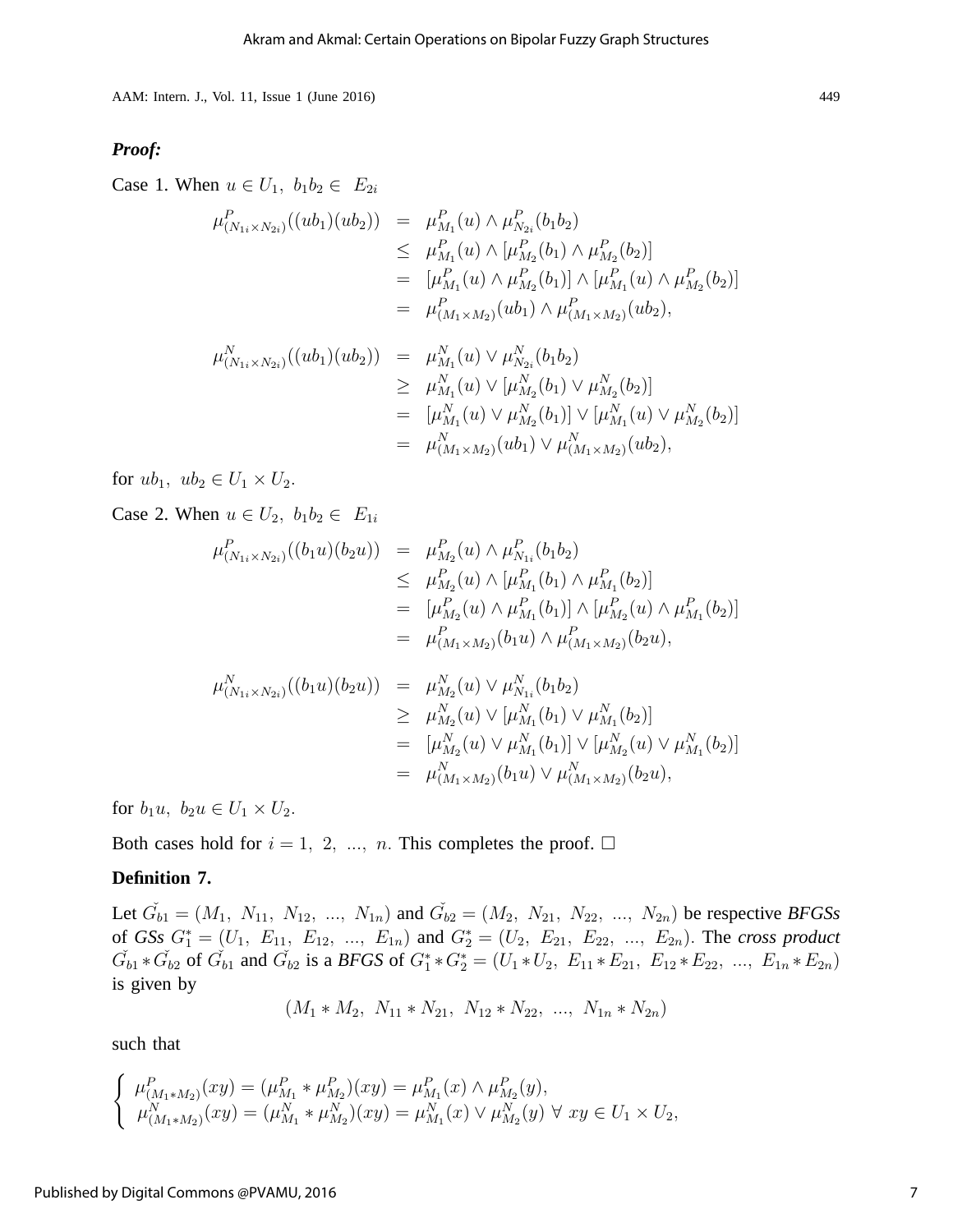$$
\begin{cases}\n\mu_{(N_{1i}*N_{2i})}^{P}((x_1y_1)(x_2y_2)) = (\mu_{N_{1i}}^{P} * \mu_{N_{2i}}^{P})((x_1y_1)(x_2y_2)) = \mu_{N_{2i}}^{P}(y_1y_2) \wedge \mu_{N_{1i}}^{P}(x_1x_2), \\
\mu_{(N_{1i}*N_{2i})}^{N}((x_1y_1)(x_2y_2)) = (\mu_{N_{1i}}^{N} * \mu_{N_{2i}}^{N})((x_1y_1)(x_2y_2)) = \mu_{N_{2i}}^{N}(y_1y_2) \vee \mu_{N_{1i}}^{N}(x_1x_2) \\
\forall y_1y_2 \in E_{2i}, x_1x_2 \in E_{1i}.\n\end{cases}
$$

#### **Example 4.**

Let  $\check{G}_{b1}$  and  $\check{G}_{b2}$  be *BFGSs* as shown in Figure 2 and *cross product*  $\check{G}_{b1} * \check{G}_{b2} = (M_1 * M_2, N_{11} *$  $N_{21}$ ,  $N_{12} * N_{22}$  is as shown in Figure 6.



Figure 6: Cross Product of Two *BFGSs*

#### **Example 5.**

 $\tilde{G}_{b1} = (M_1, N_{11}, N_{12})$  and  $\tilde{G}_{b2} = (M_2, N_{21}, N_{22})$  be *BFGSs* as shown in Figure 4 and their *cross product* given by  $\tilde{G}_{b1} * \tilde{G}_{b2} = (M_1 * M_2, N_{11} * N_{21}, N_{12} * N_{22})$  is shown in Figure 7.

#### **Theorem 2.**

Let  $G^* = (U_1 * U_2, E_{11} * E_{21}, E_{12} * E_{22}, ..., E_{1n} * E_{2n})$  be cross product of GSs  $G_1^* =$  $(U_1, E_{11}, E_{12}, ..., E_{1n})$  and  $G_2^* = (U_2, E_{21}, E_{22}, ..., E_{2n})$ . Let  $\check{G}_{b1} = (M_1, N_{11}, N_{12}, ..., N_{1n})$ and  $\tilde{G}_{b2} = (M_2, N_{21}, N_{22}, ..., N_{2n})$  be respective BFGSs of  $G_1^*$  and  $G_2^*$ . Then  $(M_1 * M_2, N_{11} *$  $N_{21}$ ,  $N_{12} * N_{22}$ , ...,  $N_{1n} * N_{2n}$ ) is a BFGS of  $G^*$ .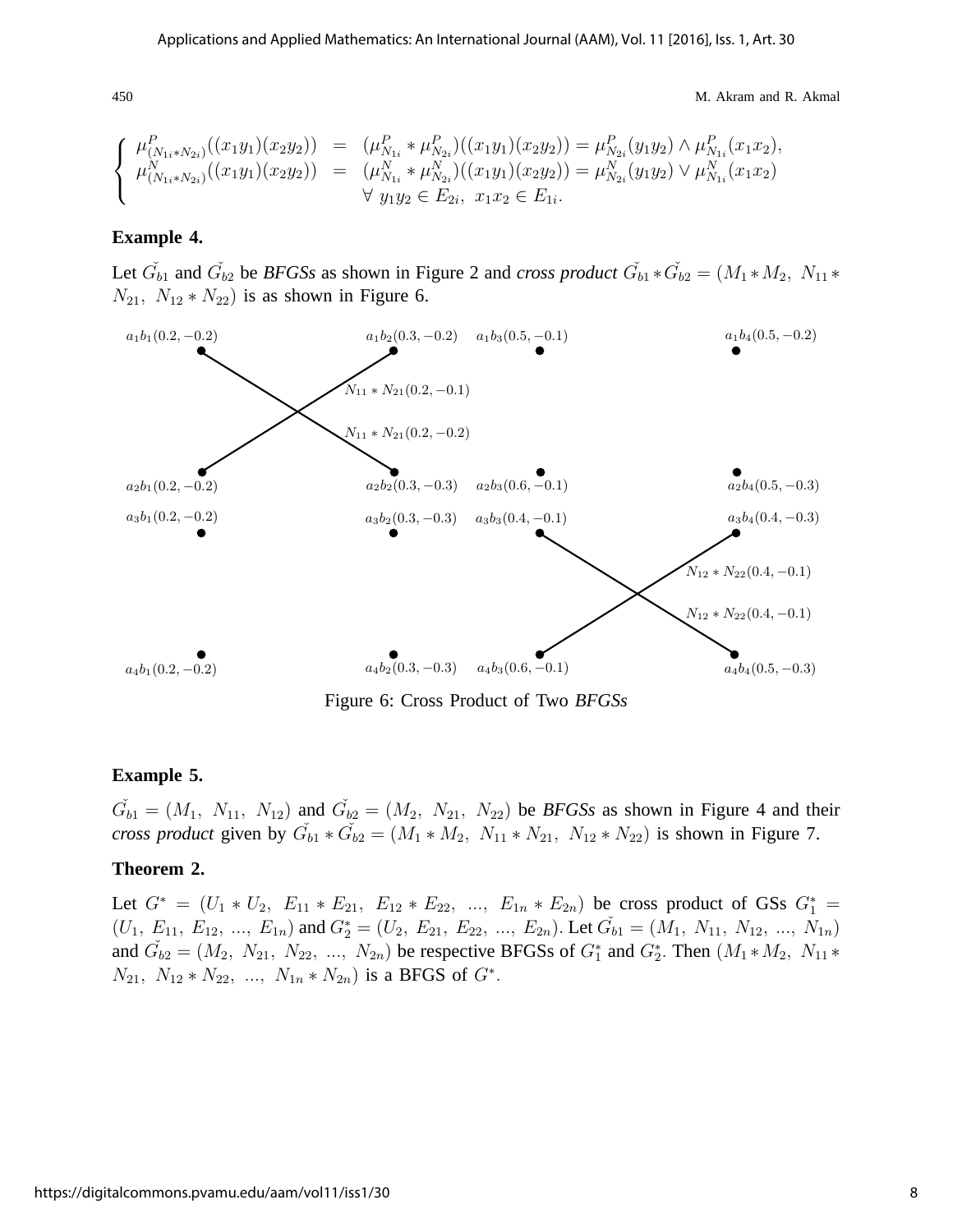



Figure 7: Cross Product of Two *BFGSs*

## *Proof:*

For all  $b_1u_1, b_2u_2 \in U_1 * U_2$ 

$$
\mu_{(N_{1i}*N_{2i})}^{P}((b_1u_1)(b_2u_2)) = \mu_{N_{2i}}^{P}(u_1u_2) \wedge \mu_{N_{1i}}^{P}(b_1b_2)
$$
\n
$$
\leq [\mu_{M_2}^{P}(u_1) \wedge \mu_{M_2}^{P}(u_2)] \wedge [\mu_{M_1}^{P}(b_1) \wedge \mu_{M_1}^{P}(b_2)]
$$
\n
$$
= [\mu_{M_2}^{P}(u_1) \wedge \mu_{M_1}^{P}(b_1)] \wedge [\mu_{M_2}^{P}(u_2) \wedge \mu_{M_1}^{P}(b_2)]
$$
\n
$$
= \mu_{(M_1*M_2)}^{P}(b_1u_1) \wedge \mu_{(M_1*M_2)}^{P}(b_2u_2),
$$

$$
\mu_{(N_{1i}*N_{2i})}^{N}((b_1u_1)(b_2u_2)) = \mu_{N_{2i}}^{N}(u_1u_2) \vee \mu_{N_{1i}}^{N}(b_1b_2)
$$
\n
$$
\geq [\mu_{M_2}^{N}(u_1) \vee \mu_{M_2}^{N}(u_2)] \vee [\mu_{M_1}^{N}(b_1) \vee \mu_{M_1}^{N}(b_2)]
$$
\n
$$
= [\mu_{M_2}^{N}(u_1) \vee \mu_{M_1}^{N}(b_1)] \vee [\mu_{M_2}^{N}(u_2) \vee \mu_{M_1}^{N}(b_2)]
$$
\n
$$
= \mu_{(M_1*M_2)}^{N}(b_1u_1) \vee \mu_{(M_1*M_2)}^{N}(b_2u_2),
$$

for  $i = 1, 2, ..., n$ . This completes the proof.  $\Box$ 

## **Definition 8.**

Let  $\check{G}_{b1} = (M_1, N_{11}, N_{12}, ..., N_{1n})$  and  $\check{G}_{b2} = (M_2, N_{21}, N_{22}, ..., N_{2n})$  be respective *BFGSs* of *GSs*  $G_1^* = (U_1, E_{11}, E_{12}, ..., E_{1n})$  and  $G_2^* = (U_2, E_{21}, E_{22}, ..., E_{2n})$ . The *lexicographic product*  $\check{G}_{b1} \bullet \check{G}_{b2}$  of  $\check{G}_{b1}$  and  $\check{G}_{b2}$  is a *BFGS* of  $G_1^* \bullet G_2^* = (U_1 \bullet U_2, E_{11} \bullet E_{21}, E_{12} \bullet E_{22}, ..., E_{1n} \bullet E_{2n})$  is given by

$$
(M_1 \bullet M_2, N_{11} \bullet N_{21}, N_{12} \bullet N_{22}, ..., N_{1n} \bullet N_{2n})
$$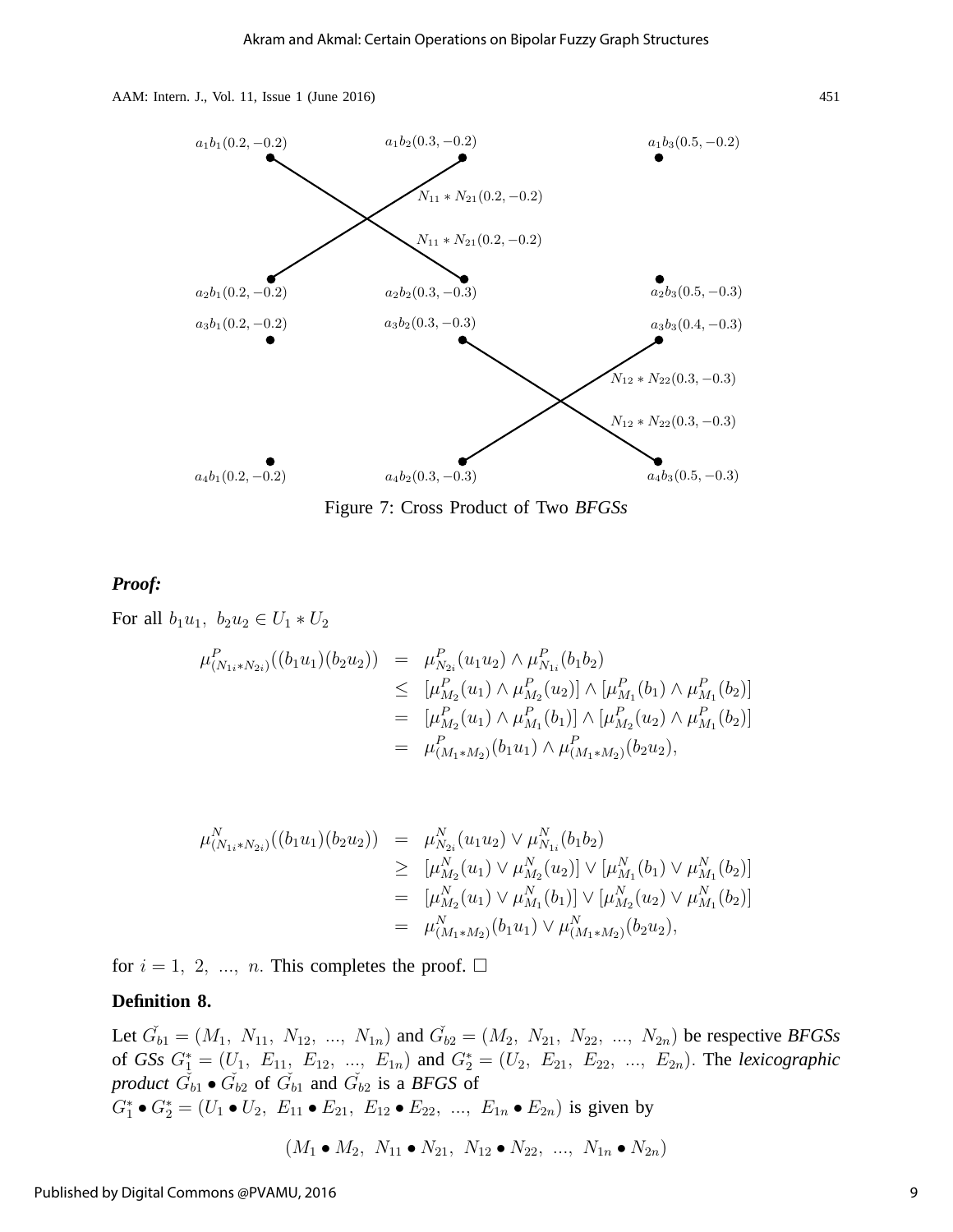such that

$$
\begin{cases}\n\mu_{(M_1 \bullet M_2)}^P(xy) = (\mu_{M_1}^P \bullet \mu_{M_2}^P)(xy) = \mu_{M_1}^P(x) \wedge \mu_{M_2}^P(y),\n\mu_{(M_1 \bullet M_2)}^N(xy) = (\mu_{M_1}^N \bullet \mu_{M_2}^N)(xy) = \mu_{M_1}^N(x) \vee \mu_{M_2}^N(y), \forall xy \in U_1 \times U_2\n\end{cases}
$$
\n
$$
\begin{cases}\n\mu_{(N_{1i} \bullet N_{2i})}^P((xy_1)(xy_2)) = (\mu_{N_{1i}}^P \bullet \mu_{N_{2i}}^P)((xy_1)(xy_2)) = \mu_{M_1}^P(x) \wedge \mu_{N_{2i}}^P(y_1y_2),\n\mu_{(N_{1i} \bullet N_{2i})}^N((xy_1)(xy_2)) = (\mu_{N_{1i}}^N \bullet \mu_{N_{2i}}^N)((xy_1)(xy_2)) = \mu_{M_1}^N(x) \vee \mu_{N_{2i}}^N(y_1y_2),\n\forall x \in u_1, y_1y_2 \in E_{2i}\n\end{cases}
$$
\n
$$
\begin{cases}\n\mu_{(N_{1i} \bullet N_{2i})}^P((x_1y_1)(x_2y_2)) = (\mu_{N_{1i}}^P \bullet \mu_{N_{2i}}^P)((x_1y_1)(x_2y_2)) = \mu_{N_{2i}}^P(y_1y_2) \wedge \mu_{N_{1i}}^P(x_1x_2),\n\mu_{(N_{1i} \bullet N_{2i})}^N((x_1y_1)(x_2y_2)) = (\mu_{N_{1i}}^N \bullet \mu_{N_{2i}}^N)((x_1y_1)(x_2y_2)) = \mu_{N_{2i}}^N(y_1y_2) \vee \mu_{N_{1i}}^N(x_1x_2),\n\forall y_1y_2 \in E_{2i}, x_1x_2 \in E_{1i}.\n\end{cases}
$$

#### **Example 6.**

Let  $\check{G}_{b1}$  and  $\check{G}_{b2}$  be *BFGSs* shown in Figure 2 and *lexicographic product*  $\check{G}_{b1} \bullet \check{G}_{b2} = (M_1 \bullet )$  $M_2$ ,  $N_{11} \bullet N_{21}$ ,  $N_{12} \bullet N_{22}$  is as shown in Figure 8.



Figure 8: Lexicographic Product of Two *BFGSs*

#### **Example 7.**

 $\tilde{G}_{b1} = (M_1, N_{11}, N_{12})$  and  $\tilde{G}_{b2} = (M_2, N_{21}, N_{22})$  be *BFGSs* as shown in Figure 4 and their *lexicographic product* given by  $\check{G}_{b1} \bullet \check{G}_{b2} = (M_1 \bullet M_2, N_{11} \bullet N_{21}, N_{12} \bullet N_{22})$  is shown in Figure 9.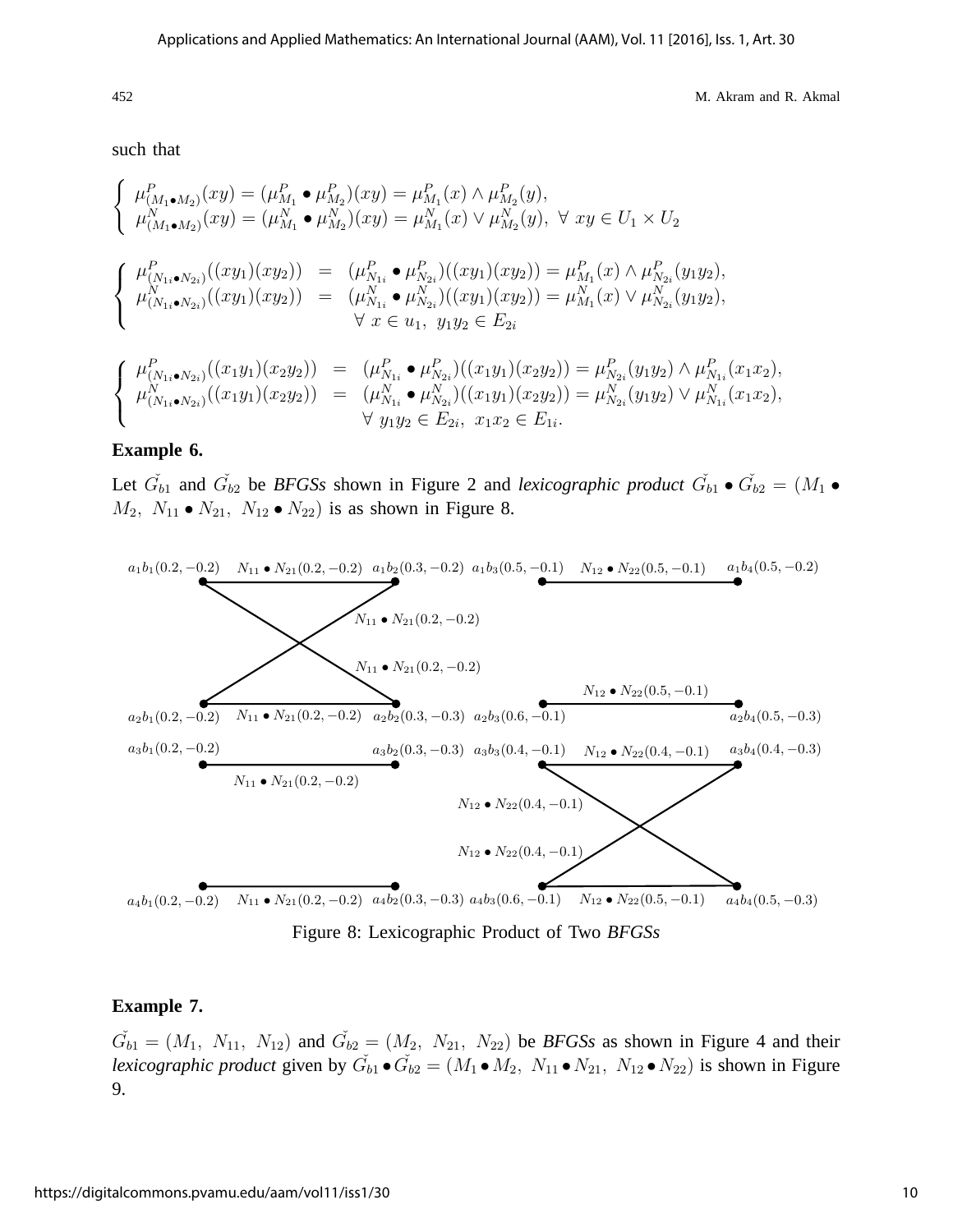

Figure 9: Lexicographic Product of Two *BFGSs*

#### **Theorem 3.**

Let  $G^* = (U_1 \bullet U_2, E_{11} \bullet E_{21}, E_{12} \bullet E_{22}, ..., E_{1n} \bullet E_{2n})$  be lexicographic product of GSs  $G_1^* =$  $(U_1, E_{11}, E_{12}, ..., E_{1n})$  and  $G_2^* = (U_2, E_{21}, E_{22}, ..., E_{2n})$ . Let  $\check{G}_{b1} = (M_1, N_{11}, N_{12}, ..., N_{1n})$ and  $\tilde{G}_{b2} = (M_2, N_{21}, N_{22}, ..., N_{2n})$  be respective BFGSs of  $G_1^*$  and  $G_2^*$ . Then  $(M_1 \bullet M_2, N_{11} \bullet M_2)$  $N_{21}, N_{12} \bullet N_{22}, ..., N_{1n} \bullet N_{2n})$  is a BFGS of  $G^*$ .

#### *Proof:*

Case 1. When  $u \in U_1$ ,  $b_1b_2 \in E_{2i}$ 

$$
\mu_{(N_{1i}\bullet N_{2i})}^{P}((ub_{1})(ub_{2})) = \mu_{M_{1}}^{P}(u) \wedge \mu_{N_{2i}}^{P}(b_{1}b_{2})
$$
\n
$$
\leq \mu_{M_{1}}^{P}(u) \wedge [\mu_{M_{2}}^{P}(b_{1}) \wedge \mu_{M_{2}}^{P}(b_{2})]
$$
\n
$$
= [\mu_{M_{1}}^{P}(u) \wedge \mu_{M_{2}}^{P}(b_{1})] \wedge [\mu_{M_{1}}^{P}(u) \wedge \mu_{M_{2}}^{P}(b_{2})]
$$
\n
$$
= \mu_{(M_{1}\bullet M_{2})}^{P}(ub_{1}) \wedge \mu_{(M_{1}\bullet M_{2})}^{P}(ub_{2}),
$$

$$
\mu_{(N_{1i}\bullet N_{2i})}^{N}((ub_{1})(ub_{2})) = \mu_{M_{1}}^{N}(u) \vee \mu_{N_{2i}}^{N}(b_{1}b_{2})
$$
\n
$$
\geq \mu_{M_{1}}^{N}(u) \vee [\mu_{M_{2}}^{N}(b_{1}) \vee \mu_{M_{2}}^{N}(b_{2})]
$$
\n
$$
= [\mu_{M_{1}}^{N}(u) \vee \mu_{M_{2}}^{N}(b_{1})] \vee [\mu_{M_{1}}^{N}(u) \vee \mu_{M_{2}}^{N}(b_{2})]
$$
\n
$$
= \mu_{(M_{1}\bullet M_{2})}^{N}(ub_{1}) \vee \mu_{(M_{1}\bullet M_{2})}^{N}(ub_{2}),
$$

for  $ub_1$ ,  $ub_2 \in U_1 \bullet U_2$ .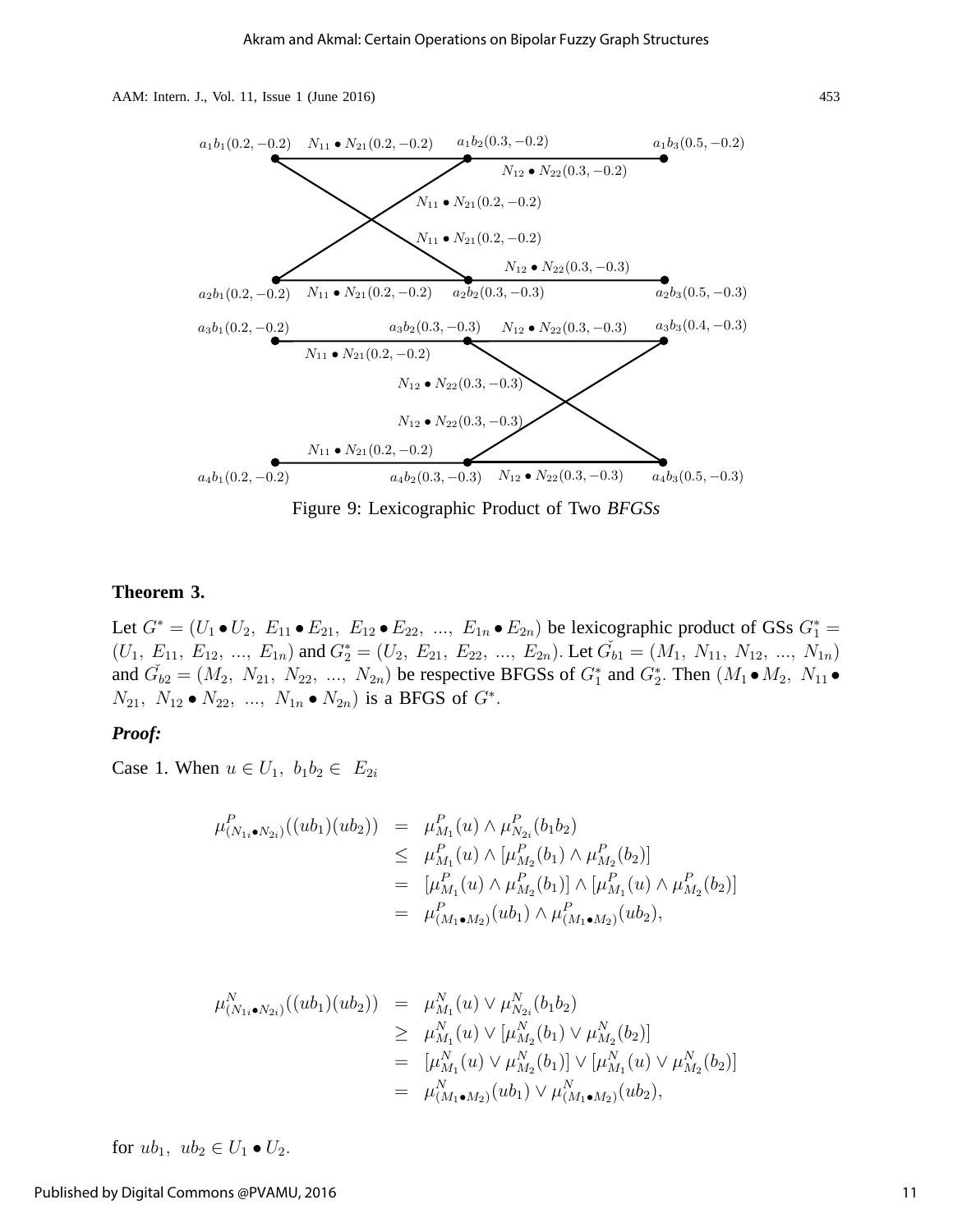Case 2. When  $u_1u_2 \in E_{2i}$ ,  $b_1b_2 \in E_{1i}$ 

$$
\mu_{(N_{1i}\bullet N_{2i})}^{P}((b_{1}u_{1})(b_{2}u_{2})) = \mu_{N_{2i}}^{P}(u_{1}u_{2}) \wedge \mu_{N_{1i}}^{P}(b_{1}b_{2})
$$
\n
$$
\leq [\mu_{M_{2}}^{P}(u_{1}) \wedge \mu_{M_{2}}^{P}(u_{2})] \wedge [\mu_{M_{1}}^{P}(b_{1}) \wedge \mu_{M_{1}}^{P}(b_{2})]
$$
\n
$$
= [\mu_{M_{2}}^{P}(u_{1}) \wedge \mu_{M_{1}}^{P}(b_{1})] \wedge [\mu_{M_{2}}^{P}(u_{2}) \wedge \mu_{M_{1}}^{P}(b_{2})]
$$
\n
$$
= \mu_{(M_{1}\bullet M_{2})}^{P}(b_{1}u_{1}) \wedge \mu_{(M_{1}\bullet M_{2})}^{P}(b_{2}u_{2}),
$$
\n
$$
\mu_{(N_{1i}\bullet N_{2i})}^{N}((b_{1}u_{1})(b_{2}u_{2})) = \mu_{N_{2i}}^{N}(u_{1}u_{2}) \vee \mu_{N_{1i}}^{N}(b_{1}b_{2})
$$
\n
$$
\geq [\mu_{M_{2}}^{N}(u_{1}) \vee \mu_{M_{2}}^{N}(u_{2})] \vee [\mu_{M_{1}}^{N}(b_{1}) \vee \mu_{M_{1}}^{N}(b_{2})]
$$
\n
$$
= [\mu_{M_{2}}^{N}(u_{1}) \vee \mu_{M_{1}}^{N}(b_{1})] \vee [\mu_{M_{2}}^{N}(u_{2}) \vee \mu_{M_{1}}^{N}(b_{2})]
$$

 $= \mu_{(M_1\bullet M_2)}^N(b_1u_1)\vee \mu_{(M_1\bullet M_2)}^N(b_2u_2),$ 

for  $b_1u_1, b_2u_2 \in U_1 \bullet U_2$ .

Both cases hold for  $i = 1, 2, ..., n$ . This completes the proof.  $\Box$ 

## **Definition 9.**

Let  $\check{G}_{b1} = (M_1, N_{11}, N_{12}, ..., N_{1n})$  and  $\check{G}_{b2} = (M_2, N_{21}, N_{22}, ..., N_{2n})$  be respective *BFGSs* of *GSs*  $G_1^* = (U_1, E_{11}, E_{12}, ..., E_{1n})$  and  $G_2^* = (U_2, E_{21}, E_{22}, ..., E_{2n})$ . The *strong product*  $\check{G}_{b1} \boxtimes \check{G}_{b2}$  of  $\check{G}_{b1}$  and  $\check{G}_{b2}$  is then a *BFGS* of  $G_1^* \boxtimes G_2^* = (U_1 \boxtimes U_2, E_{11} \boxtimes E_{21}, E_{12} \boxtimes E_{22}, ..., E_{1n} \boxtimes$  $E_{2n}$ ) is given by

$$
(M_1 \boxtimes M_2, N_{11} \boxtimes N_{21}, N_{12} \boxtimes N_{22}, ..., N_{1n} \boxtimes N_{2n})
$$

such that

$$
\begin{cases}\n\mu_{(M_{1}\boxtimes M_{2})}^{P}(xy) = (\mu_{M_{1}}^{P} \boxtimes \mu_{M_{2}}^{P})(xy) = \mu_{M_{1}}^{P}(x) \wedge \mu_{M_{2}}^{P}(y),\n\mu_{(M_{1}\boxtimes M_{2})}^{N}(xy) = (\mu_{M_{1}}^{N} \boxtimes \mu_{M_{2}}^{N})(xy) = \mu_{M_{1}}^{N}(x) \vee \mu_{M_{2}}^{N}(y), \forall xy \in U_{1} \times U_{2} \\
\mu_{(M_{1}\boxtimes N_{2i})}^{P}((xy_{1})(xy_{2})) = (\mu_{N_{1i}}^{P} \boxtimes \mu_{N_{2i}}^{P})( (xy_{1})(xy_{2})) = \mu_{M_{1}}^{P}(x) \wedge \mu_{N_{2i}}^{P}(y_{1}y_{2}),\n\mu_{(N_{1i}\boxtimes N_{2i})}^{N}((xy_{1})(xy_{2})) = (\mu_{N_{1i}}^{N} \boxtimes \mu_{N_{2i}}^{N})( (xy_{1})(xy_{2})) = \mu_{M_{1}}^{N}(x) \vee \mu_{N_{2i}}^{N}(y_{1}y_{2}),\n\forall x \in u_{1}, y_{1}y_{2} \in E_{2i} \\
\mu_{(N_{1i}\boxtimes N_{2i})}^{P}( (x_{1}y)(x_{2}y)) = (\mu_{N_{1i}}^{P} \boxtimes \mu_{N_{2i}}^{P})( (x_{1}y)(x_{2}y)) = \mu_{M_{2}}^{P}(y) \wedge \mu_{N_{1i}}^{P}(x_{1}x_{2}),\n\mu_{(N_{1i}\boxtimes N_{2i})}^{P}((xy_{1})(x_{2}y)) = (\mu_{N_{1i}}^{N} \boxtimes \mu_{N_{2i}}^{N})( (x_{1}y)(x_{2}y)) = \mu_{M_{2}}^{P}(y) \vee \mu_{N_{1i}}^{P}(x_{1}x_{2}),\n\forall y \in U_{2}, x_{1}x_{2} \in E_{1i}.\n\end{cases}
$$
\n
$$
\begin{cases}\n\mu_{(N_{1i}\boxtimes N_{2i})}^{P}( (x_{1}y_{1})(x_{2}y_{2})) = ( \mu_{N_{1i}}^{P} \boxtimes \mu_{N_{2i}}^{P})( (x_{1}y_{1})(x_{2}y_{2})) = \mu_{N_{2i}}^{
$$

## **Example 8.**

Let  $\check{G}_{b1}$  and  $\check{G}_{b2}$  be *BFGSs* as shown in Figure 2 and *strong product*  $\check{G}_{b1} \boxtimes \check{G}_{b2} = (M_1 \boxtimes$  $M_2$ ,  $N_{11} \boxtimes N_{21}$ ,  $N_{12} \boxtimes N_{22}$ ) is shown in Figure 10.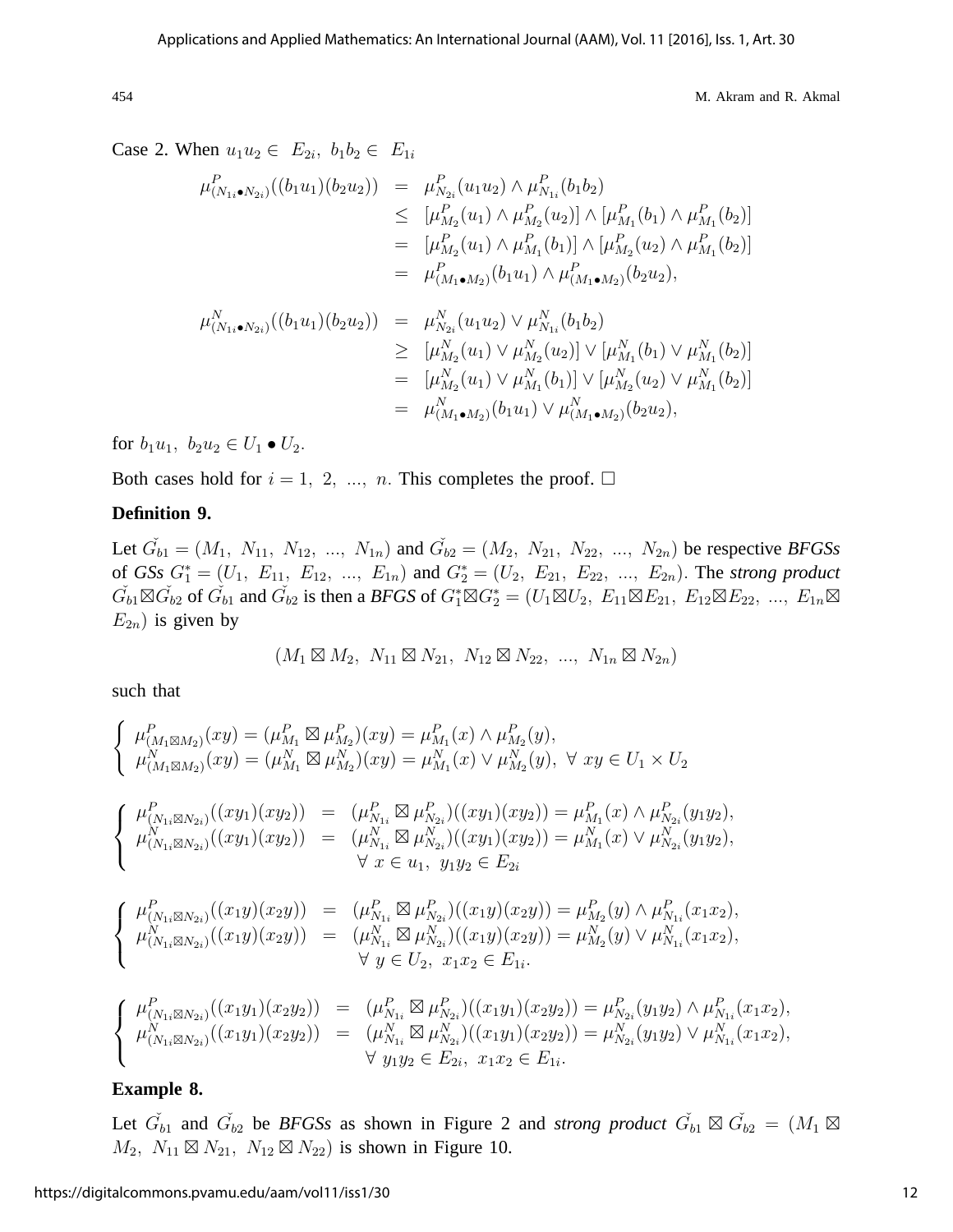

Figure 10: Strong Product of Two *BFGSs*

## **Example 9.**

 $\tilde{G}_{b1} = (M_1, N_{11}, N_{12})$  and  $\tilde{G}_{b2} = (M_2, N_{21}, N_{22})$  be *BFGSs* as shown in Figure 4 and their *strong product* given by  $\check{G}_{b1} \boxtimes \check{G}_{b2} = (M_1 \boxtimes M_2, N_{11} \boxtimes N_{21}, N_{12} \boxtimes N_{22})$  is as shown in Figure 11.

## **Theorem 4.**

Let  $G^* = (U_1 \boxtimes U_2, E_{11} \boxtimes E_{21}, E_{12} \boxtimes E_{22}, ..., E_{1n} \boxtimes E_{2n})$  be strong product of GSs  $G_1^* =$  $(U_1, E_{11}, E_{12}, ..., E_{1n})$  and  $G_2^* = (U_2, E_{21}, E_{22}, ..., E_{2n})$ . Let  $\check{G}_{b1} = (M_1, N_{11}, N_{12}, ..., N_{1n})$ and  $\check{G}_{b2} = (M_2, N_{21}, N_{22}, ..., N_{2n})$  be respective BFGSs of  $G_1^*$  and  $G_2^*$ . Then  $(M_1 \boxtimes M_2, N_{11} \boxtimes$  $N_{21}, N_{12} \boxtimes N_{22}, ..., N_{1n} \boxtimes N_{2n})$  is a BFGS of  $G^*$ .

#### *Proof:*

Case 1. When  $u \in U_1$ ,  $b_1b_2 \in E_{2i}$ 

$$
\mu_{(N_{1i}\boxtimes N_{2i})}^{P}((ub_{1})(ub_{2})) = \mu_{M_{1}}^{P}(u) \wedge \mu_{N_{2i}}^{P}(b_{1}b_{2})
$$
\n
$$
\leq \mu_{M_{1}}^{P}(u) \wedge [\mu_{M_{2}}^{P}(b_{1}) \wedge \mu_{M_{2}}^{P}(b_{2})]
$$
\n
$$
= [\mu_{M_{1}}^{P}(u) \wedge \mu_{M_{2}}^{P}(b_{1})] \wedge [\mu_{M_{1}}^{P}(u) \wedge \mu_{M_{2}}^{P}(b_{2})]
$$
\n
$$
= \mu_{(M_{1}\boxtimes M_{2})}^{P}(ub_{1}) \wedge \mu_{(M_{1}\boxtimes M_{2})}^{P}(ub_{2}),
$$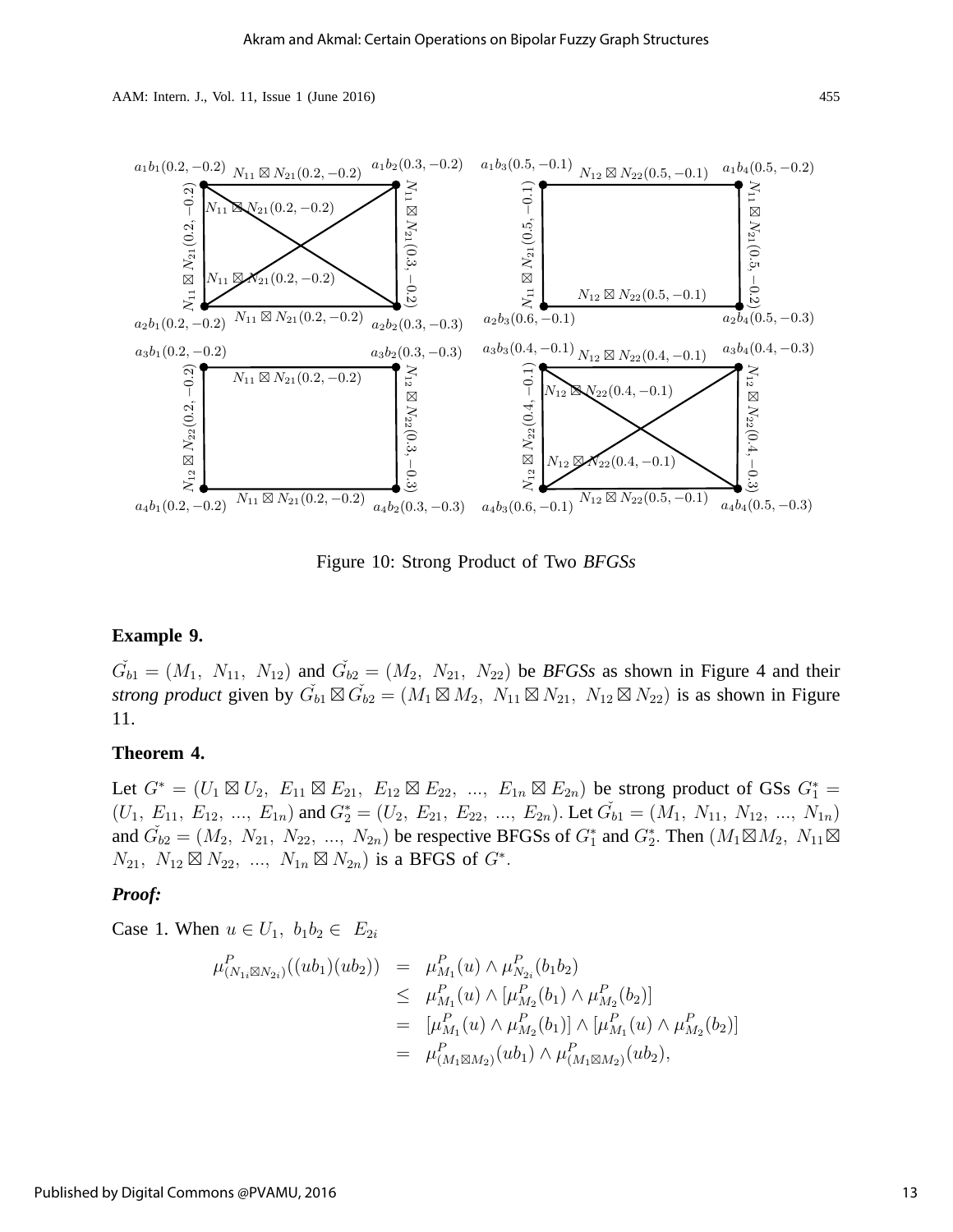

Figure 11: Strong Product of Two *BFGSs*

$$
\mu_{(N_{1i}\boxtimes N_{2i})}^{N}((ub_{1})(ub_{2})) = \mu_{M_{1}}^{N}(u) \vee \mu_{N_{2i}}^{N}(b_{1}b_{2})
$$
\n
$$
\geq \mu_{M_{1}}^{N}(u) \vee [\mu_{M_{2}}^{N}(b_{1}) \vee \mu_{M_{2}}^{N}(b_{2})]
$$
\n
$$
= [\mu_{M_{1}}^{N}(u) \vee \mu_{M_{2}}^{N}(b_{1})] \vee [\mu_{M_{1}}^{N}(u) \vee \mu_{M_{2}}^{N}(b_{2})]
$$
\n
$$
= \mu_{(M_{1}\boxtimes M_{2})}^{N}(ub_{1}) \vee \mu_{(M_{1}\boxtimes M_{2})}^{N}(ub_{2}),
$$

for  $ub_1$ ,  $ub_2 \in U_1 \boxtimes U_2$ .

Case 2. When  $u \in U_2$ ,  $b_1b_2 \in E_{1i}$ 

$$
\mu_{(N_{1i}\boxtimes N_{2i})}^{P}((b_{1}u)(b_{2}u)) = \mu_{M_{2}}^{P}(u) \wedge \mu_{N_{1i}}^{P}(b_{1}b_{2})
$$
\n
$$
\leq \mu_{M_{2}}^{P}(u) \wedge [\mu_{M_{1}}^{P}(b_{1}) \wedge \mu_{M_{1}}^{P}(b_{2})]
$$
\n
$$
= [\mu_{M_{2}}^{P}(u) \wedge \mu_{M_{1}}^{P}(b_{1})] \wedge [\mu_{M_{2}}^{P}(u) \wedge \mu_{M_{1}}^{P}(b_{2})]
$$
\n
$$
= \mu_{(M_{1}\boxtimes M_{2})}^{P}(b_{1}u) \wedge \mu_{(M_{1}\boxtimes M_{2})}^{P}(b_{2}u),
$$

$$
\mu_{(N_{1i}\boxtimes N_{2i})}^{N}((b_{1}u)(b_{2}u)) = \mu_{M_{2}}^{N}(u) \vee \mu_{N_{1i}}^{N}(b_{1}b_{2})
$$
\n
$$
\geq \mu_{M_{2}}^{N}(u) \vee [\mu_{M_{1}}^{N}(b_{1}) \vee \mu_{M_{1}}^{N}(b_{2})]
$$
\n
$$
= [\mu_{M_{2}}^{N}(u) \vee \mu_{M_{1}}^{N}(b_{1})] \vee [\mu_{M_{2}}^{N}(u) \vee \mu_{M_{1}}^{N}(b_{2})]
$$
\n
$$
= \mu_{(M_{1}\boxtimes M_{2})}^{N}(b_{1}u) \vee \mu_{(M_{1}\boxtimes M_{2})}^{N}(b_{2}u),
$$

for  $b_1u$ ,  $b_2u \in U_1 \boxtimes U_2$ .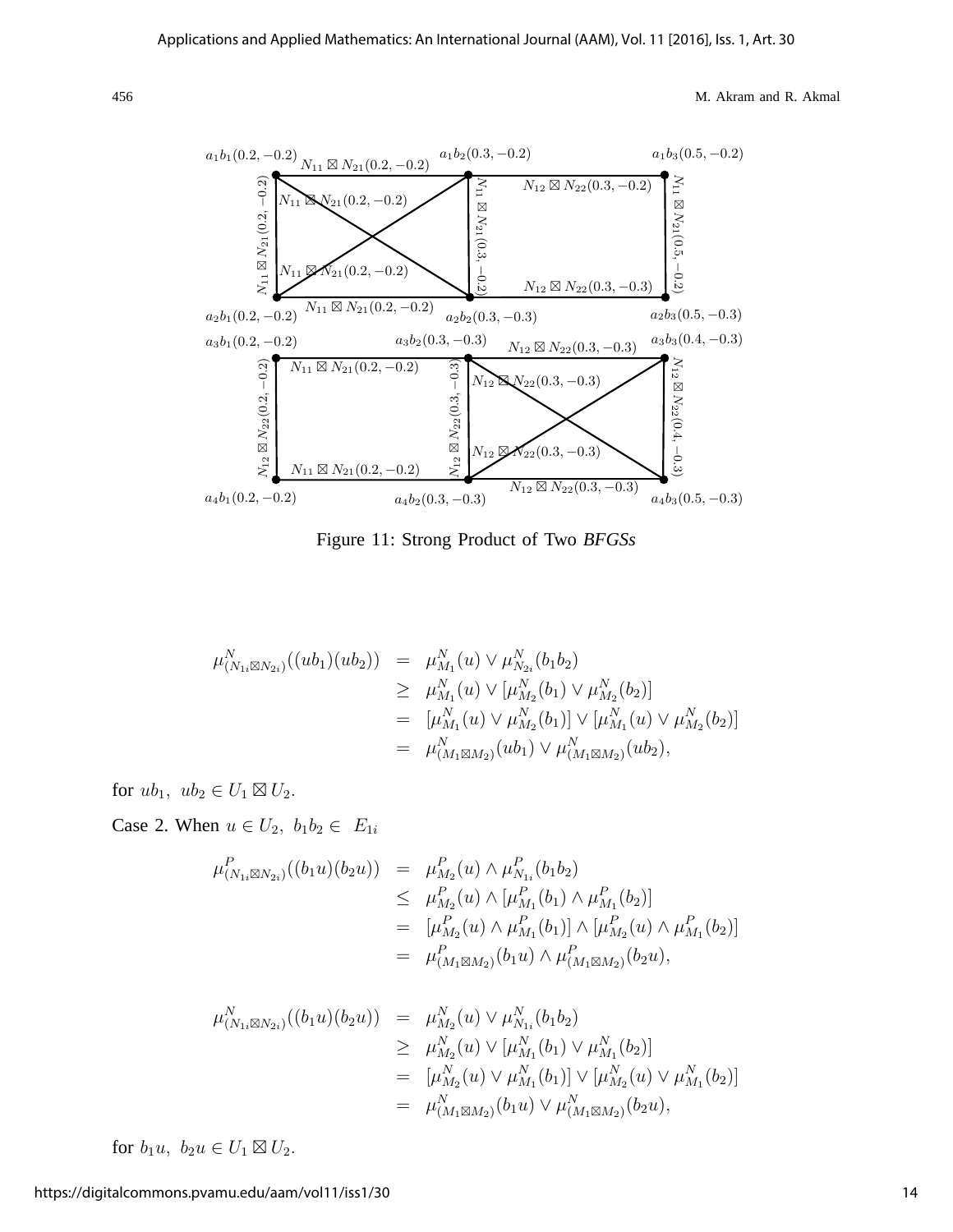Case 3. When  $u_1u_2 \in E_{2i}$ ,  $b_1b_2 \in E_{1i}$ 

$$
\mu_{(N_{1i}\boxtimes N_{2i})}^{P}((b_{1}u_{1})(b_{2}u_{2})) = \mu_{N_{2i}}^{P}(u_{1}u_{2}) \wedge \mu_{N_{1i}}^{P}(b_{1}b_{2})
$$
\n
$$
\leq [\mu_{M_{2}}^{P}(u_{1}) \wedge \mu_{M_{2}}^{P}(u_{2})] \wedge [\mu_{M_{1}}^{P}(b_{1}) \wedge \mu_{M_{1}}^{P}(b_{2})]
$$
\n
$$
= [\mu_{M_{2}}^{P}(u_{1}) \wedge \mu_{M_{1}}^{P}(b_{1})] \wedge [\mu_{M_{2}}^{P}(u_{2}) \wedge \mu_{M_{1}}^{P}(b_{2})]
$$
\n
$$
= \mu_{(M_{1}\boxtimes M_{2})}^{P}(b_{1}u_{1}) \wedge \mu_{(M_{1}\boxtimes M_{2})}^{P}(b_{2}u_{2}),
$$
\n
$$
\mu_{(N_{1i}\boxtimes N_{2i})}^{N}((b_{1}u_{1})(b_{2}u_{2})) = \mu_{N_{2i}}^{N}(u_{1}u_{2}) \vee \mu_{N_{1i}}^{N}(b_{1}b_{2})
$$
\n
$$
\geq [\mu_{M_{2}}^{N}(u_{1}) \vee \mu_{M_{2}}^{N}(u_{2})] \vee [\mu_{M_{1}}^{N}(b_{1}) \vee \mu_{M_{1}}^{N}(b_{2})]
$$
\n
$$
= [\mu_{M_{2}}^{N}(u_{1}) \vee \mu_{M_{1}}^{N}(b_{1})] \vee [\mu_{M_{2}}^{N}(u_{2}) \vee \mu_{M_{1}}^{N}(b_{2})]
$$
\n
$$
= \mu_{(M_{1}\boxtimes M_{2})}^{N}(b_{1}u_{1}) \vee \mu_{(M_{1}\boxtimes M_{2})}^{N}(b_{2}u_{2}),
$$

for  $b_1u_1, b_2u_2 \in U_1 \boxtimes U_2$ .

All three cases hold for  $i = 1, 2, ..., n$ . This completes the proof.  $\Box$ 

#### **Definition 10.**

Let  $\check{G}_{b1} = (M_1, N_{11}, N_{12}, ..., N_{1n})$  and  $\check{G}_{b2} = (M_2, N_{21}, N_{22}, ..., N_{2n})$  be respective *BFGSs* of *GSs*  $G_1^* = (U_1, E_{11}, E_{12}, ..., E_{1n})$  and  $G_2^* = (U_2, E_{21}, E_{22}, ..., E_{2n})$ . The *composition*  $\check{G}_{b1} \circ \check{G}_{b2}$ , of  $\check{G}_{b1}$  and  $\check{G}_{b2}$  is then a *BFGS* of  $G_1^* \circ G_2^* = (U_1 \circ U_2, E_{11} \circ E_{21}, E_{12} \circ E_{22}, ..., E_{1n} \circ E_{2n})$ is given by

$$
(M_1 \circ M_2, N_{11} \circ N_{21}, N_{12} \circ N_{22}, ..., N_{1n} \circ N_{2n})
$$

such that

$$
\left\{\n\begin{array}{ll}\n\mu_{(M_1 \circ M_2)}^P(xy) = (\mu_{M_1}^P \circ \mu_{M_2}^P)(xy) = \mu_{M_1}^P(x) \wedge \mu_{M_2}^P(y), \\
\mu_{(M_1 \circ M_2)}^N(xy) = (\mu_{M_1}^N \circ \mu_{M_2}^N)(xy) = \mu_{M_1}^N(x) \vee \mu_{M_2}^N(y), \forall xy \in U_1 \times U_2\n\end{array}\n\right.
$$
\n
$$
\left\{\n\begin{array}{ll}\n\mu_{(N_1 \circ N_2)}^P((xy_1)(xy_2)) = (\mu_{N_1}^P \circ \mu_{N_2}^P)((xy_1)(xy_2)) = \mu_{M_1}^P(x) \wedge \mu_{N_2}^P(y_1y_2), \\
\mu_{(N_1 \circ N_2)}^N((xy_1)(xy_2)) = (\mu_{N_1}^N \circ \mu_{N_2}^N)((xy_1)(xy_2)) = \mu_{M_1}^N(x) \vee \mu_{N_2}^N(y_1y_2), \forall x \in U_1, y_1y_2 \in E_2\n\end{array}\n\right.
$$
\n
$$
\left\{\n\begin{array}{ll}\n\mu_{(N_1 \circ N_2)}^P((xy_1)(xy_2)) = (\mu_{N_1}^P \circ \mu_{N_2}^P)((xy_1)(xy_2)) = \mu_{M_1}^P(y) \wedge \mu_{N_2}^P(y_1y_2), \forall x \in U_1, y_1y_2 \in E_2\n\end{array}\n\right.
$$
\n
$$
\left\{\n\begin{array}{ll}\n\mu_{(N_1 \circ N_2)}^P((xy)(xy_2)) = (\mu_{N_1}^P \circ \mu_{N_2}^P)((xy)(xy_2)) = \mu_{M_2}^P(y) \wedge \mu_{N_1}^P(x_1x_2), \\
\mu_{(N_1 \circ N_2)}^N((xy_1)(xy_2)) = (\mu_{N_1}^N \circ \mu_{N_2}^P)((xy_1)(xy_2)) = \mu_{M_2}^P(y_1) \wedge \mu_{M_2}^P(y_2) \wedge \mu_{N_1}^P(x_1x_2), \\
\mu_{(N_1 \circ N_2)}^N((xy_1)(xy_2))
$$

## **Example 10.**

Consider  $\check{G}_{b1}$  and  $\check{G}_{b2}$  as shown in Figure 2. Their *composition* represented by  $\check{G}_{b1} \circ \check{G}_{b2} =$  $(M_1 \circ M_2, N_{11} \circ N_{21}, N_{12} \circ N_{22})$  is shown in Figure 12.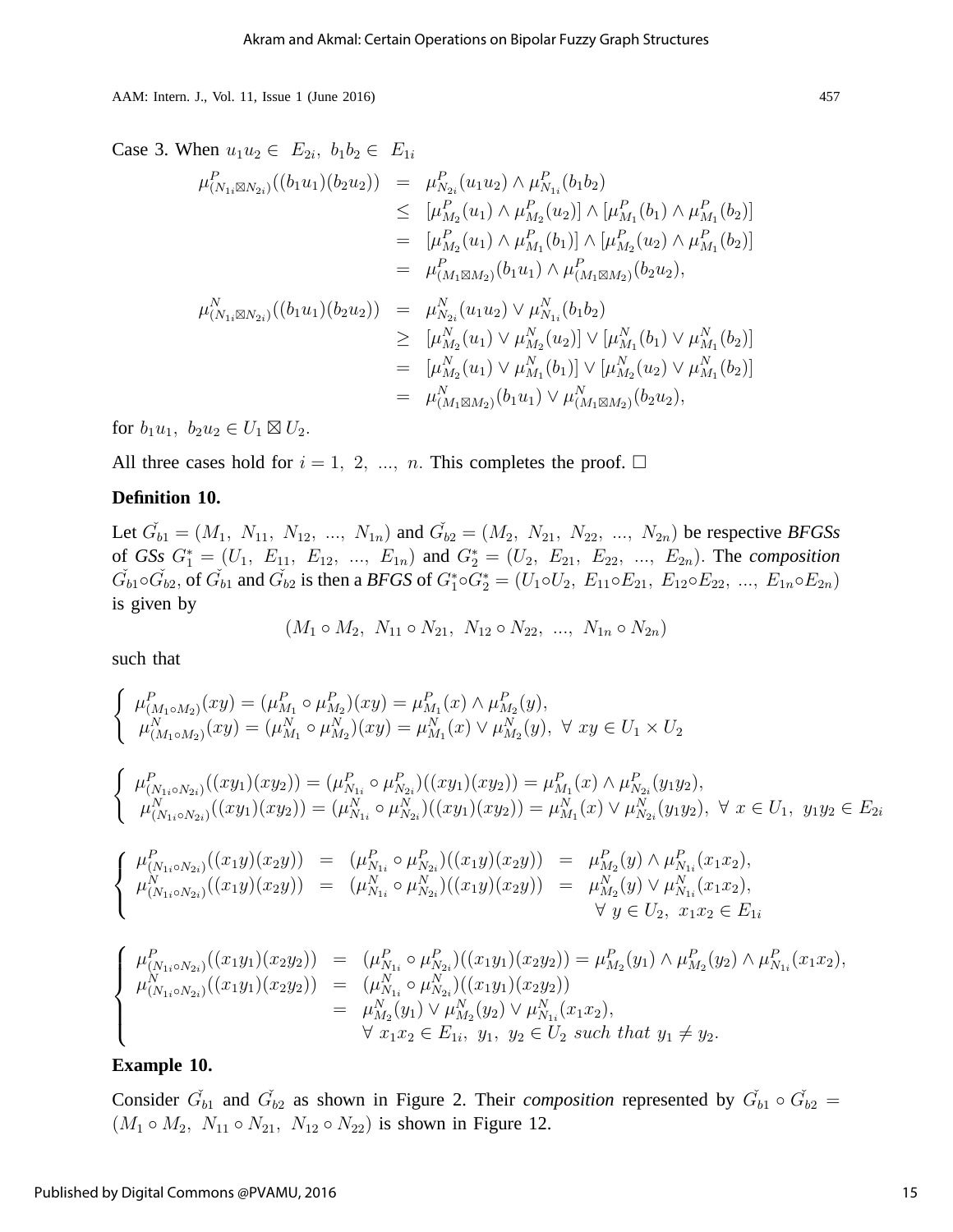

Figure 12: Composition of Two *BFGSs*

#### **Example 11.**

Let  $\check{G}_{b1}$  and  $\check{G}_{b2}$  be *BFGSs* as shown in Figure 4. Their *composition* represented by  $\check{G}_{b1} \circ \check{G}_{b2} =$  $(M_1 \circ M_2, N_{11} \circ N_{21}, N_{12} \circ N_{22})$  is shown in Figure 13.



Figure 13: Composition of Two *BFGSs*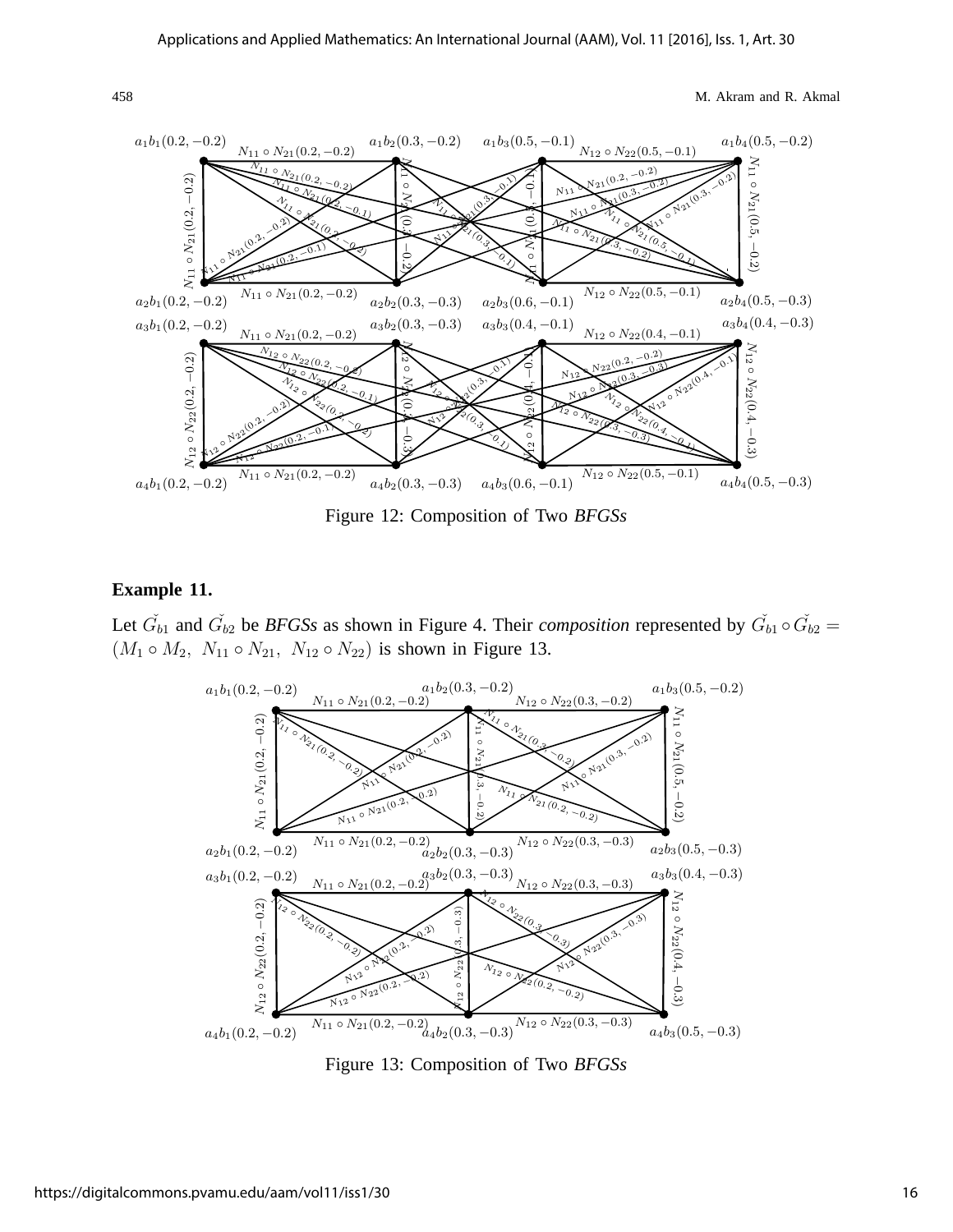#### **Theorem 5.**

Let  $G^* = (U_1 \circ U_2, E_{11} \circ E_{21}, E_{12} \circ E_{22}, ..., E_{1n} \circ E_{2n})$  be the composition of GSs  $G_1^* =$  $(U_1, E_{11}, E_{12}, ..., E_{1n})$  and  $G_2^* = (U_2, E_{21}, E_{22}, ..., E_{2n})$ . Let  $\check{G}_{b1} = (M_1, N_{11}, N_{12}, ..., N_{1n})$ and  $\tilde{G}_{b2} = (M_2, N_{21}, N_{22}, ..., N_{2n})$  be respective BFGSs of  $G_1^*$  and  $G_2^*$ . Then  $\tilde{G}_{b1} \circ \tilde{G}_{b2} =$  $(M_1 \circ M_2, N_{11} \circ N_{21}, N_{12} \circ N_{22}, ..., N_{1n} \circ N_{2n})$  is a BFGS of  $G^*$ .

## *Proof:*

Case 1. When  $u \in U_1$ ,  $b_1b_2 \in E_{2i}$ 

$$
\mu_{(N_{1i}\circ N_{2i})}^{P}((ub_{1})(ub_{2})) = \mu_{M_{1}}^{P}(u) \wedge \mu_{N_{2i}}^{P}(b_{1}b_{2})
$$
\n
$$
\leq \mu_{M_{1}}^{P}(u) \wedge [\mu_{M_{2}}^{P}(b_{1}) \wedge \mu_{M_{2}}^{P}(b_{2})]
$$
\n
$$
= [\mu_{M_{1}}^{P}(u) \wedge \mu_{M_{2}}^{P}(b_{1})] \wedge [\mu_{M_{1}}^{P}(u) \wedge \mu_{M_{2}}^{P}(b_{2})]
$$
\n
$$
= \mu_{(M_{1}\circ M_{2})}^{P}(ub_{1}) \wedge \mu_{(M_{1}\circ M_{2})}^{P}(ub_{2}),
$$

$$
\mu_{(N_{1i} \circ N_{2i})}^{N}((ub_1)(ub_2)) = \mu_{M_1}^{N}(u) \vee \mu_{N_{2i}}^{N}(b_1b_2)
$$
\n
$$
\geq \mu_{M_1}^{N}(u) \vee [\mu_{M_2}^{N}(b_1) \vee \mu_{M_2}^{N}(b_2)]
$$
\n
$$
= [\mu_{M_1}^{N}(u) \vee \mu_{M_2}^{N}(b_1)] \vee [\mu_{M_1}^{N}(u) \vee \mu_{M_2}^{N}(b_2)]
$$
\n
$$
= \mu_{(M_1 \circ M_2)}^{N}(ub_1) \vee \mu_{(M_1 \circ M_2)}^{N}(ub_2),
$$

for  $ub_1$ ,  $ub_2 \in U_1 \circ U_2$ .

Case 2. When  $u \in U_2$ ,  $b_1b_2 \in E_{1i}$ 

$$
\mu_{(N_{1i} \circ N_{2i})}^{P}((b_{1}u)(b_{2}u)) = \mu_{M_{2}}^{P}(u) \wedge \mu_{N_{1i}}^{P}(b_{1}b_{2})
$$
\n
$$
\leq \mu_{M_{2}}^{P}(u) \wedge [\mu_{M_{1}}^{P}(b_{1}) \wedge \mu_{M_{1}}^{P}(b_{2})]
$$
\n
$$
= [\mu_{M_{2}}^{P}(u) \wedge \mu_{M_{1}}^{P}(b_{1})] \wedge [\mu_{M_{2}}^{P}(u) \wedge \mu_{M_{1}}^{P}(b_{2})]
$$
\n
$$
= \mu_{(M_{1} \circ M_{2})}^{P}(b_{1}u) \wedge \mu_{(M_{1} \circ M_{2})}^{P}(b_{2}u),
$$

$$
\mu_{(N_{1i} \circ N_{2i})}^{N}((b_{1}u)(b_{2}u)) = \mu_{M_{2}}^{N}(u) \vee \mu_{N_{1i}}^{N}(b_{1}b_{2})
$$
\n
$$
\geq \mu_{M_{2}}^{N}(u) \vee [\mu_{M_{1}}^{N}(b_{1}) \vee \mu_{M_{1}}^{N}(b_{2})]
$$
\n
$$
= [\mu_{M_{2}}^{N}(u) \vee \mu_{M_{1}}^{N}(b_{1})] \vee [\mu_{M_{2}}^{N}(u) \vee \mu_{M_{1}}^{N}(b_{2})]
$$
\n
$$
= \mu_{(M_{1} \circ M_{2})}^{N}(b_{1}u) \vee \mu_{(M_{1} \circ M_{2})}^{N}(b_{2}u),
$$

for  $b_1u$ ,  $b_2u \in U_1 \circ U_2$ .

Case 3. When  $b_1b_2 \in E_{1i}$ ,  $u_1, u_2 \in U_2$  such that  $u_1 \neq u_2$ ,

$$
\mu_{(N_{1i}\circ N_{2i})}^{P}((b_{1}u_{1})(b_{2}u_{2})) = \mu_{M_{2}}^{P}(u_{1}) \wedge \mu_{M_{2}}^{P}(u_{2}) \wedge \mu_{N_{1i}}^{P}(b_{1}b_{2})
$$
\n
$$
\leq \mu_{M_{2}}^{P}(u_{1}) \wedge \mu_{M_{2}}^{P}(u_{2}) \wedge [\mu_{M_{1}}^{P}(b_{1}) \wedge \mu_{M_{1}}^{P}(b_{2})]
$$
\n
$$
= [\mu_{M_{2}}^{P}(u_{1}) \wedge \mu_{M_{1}}^{P}(b_{1})] \wedge [\mu_{M_{2}}^{P}(u_{2}) \wedge \mu_{M_{1}}^{P}(b_{2})]
$$
\n
$$
= \mu_{(M_{1}\circ M_{2})}^{P}(b_{1}u_{1}) \wedge \mu_{(M_{1}\circ M_{2})}^{P}(b_{2}u_{2}),
$$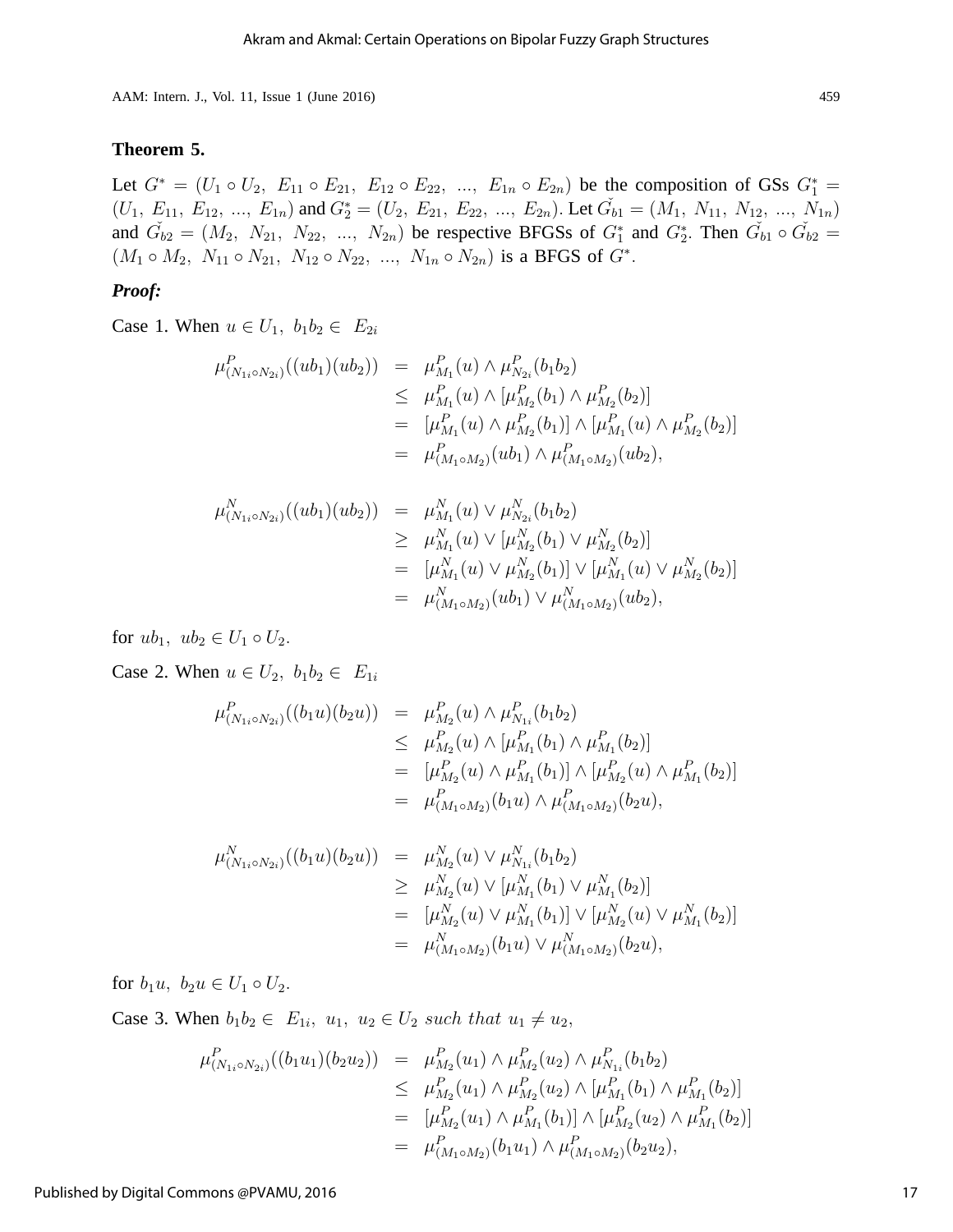$$
\mu_{(N_{1i}\circ N_{2i})}^{N}((b_{1}u_{1})(b_{2}u_{2})) = \mu_{M_{2}}^{N}(u_{1}) \vee \mu_{M_{2}}^{N}(u_{2}) \vee \mu_{N_{1i}}^{N}(b_{1}b_{2})
$$
\n
$$
\geq \mu_{M_{2}}^{N}(u_{1}) \vee \mu_{M_{2}}^{N}(u_{2}) \vee [\mu_{M_{1}}^{N}(b_{1}) \vee \mu_{M_{1}}^{N}(b_{2})]
$$
\n
$$
= [\mu_{M_{2}}^{N}(u_{1}) \vee \mu_{M_{1}}^{N}(b_{1})] \vee [\mu_{M_{2}}^{N}(u_{2}) \vee \mu_{M_{1}}^{N}(b_{2})]
$$
\n
$$
= \mu_{(M_{1}\circ M_{2})}^{N}(b_{1}u_{1}) \vee \mu_{(M_{1}\circ M_{2})}^{N}(b_{2}u_{2}),
$$

for  $b_1u_1, b_2u_2 \in U_1 \circ U_2$ .

All three cases hold for  $i = 1, 2, ..., n$ . This completes the proof.  $\Box$ 

## **Definition 11.**

Let  $\check{G}_{b1} = (M_1, N_{11}, N_{12}, ..., N_{1n})$  and  $\check{G}_{b2} = (M_2, N_{21}, N_{22}, ..., N_{2n})$  be respective *BFGSs of GSs*  $G_1^* = (U_1, E_{11}, E_{12}, ..., E_{1n})$  and  $G_2^* = (U_2, E_{21}, E_{22}, ..., E_{2n})$  and let  $U_1 \cap U_2 = \emptyset$ . The *union*  $\check{G}_{b1} \cup \check{G}_{b2}$ , of  $\check{G}_{b1}$  and  $\check{G}_{b2}$  is then a *BFGS* of  $G_1^* \cup G_2^* = (U_1 \cup U_2, E_{11} \cup E_{21}, E_{12} \cup E_{22})$  $E_{22}$ , ...,  $E_{1n} \cup E_{2n}$  is given by

$$
(M_1 \cup M_2, N_{11} \cup N_{21}, N_{12} \cup N_{22}, ..., N_{1n} \cup N_{2n})
$$

such that  $M_1 \cup M_2$  is defined by

$$
\mu_{(M_1 \cup M_2)}^P(x) = (\mu_{M_1}^P \cup \mu_{M_2}^P)(x) = \mu_{M_1}^P(x) \vee \mu_{M_2}^P(x),
$$
  

$$
\mu_{(M_1 \cup M_2)}^N(x) = (\mu_{M_1}^N \cup \mu_{M_2}^N)(x) = \mu_{M_1}^N(x) \wedge \mu_{M_2}^N(x) \forall x \in U_1 \cup U_2
$$

(assuming  $\mu_{M_j}^P(x) = 0$ ,  $\mu_{M_j}^N(x) = 0$  if  $x \notin U_j$ ,  $j = 1, 2$ )

and 
$$
N_{1i} \cup N_{2i}
$$
 for  $i = 1, 2, ..., n$ , is defined by  
\n
$$
\mu_{(N_{1i} \cup N_{2i})}^{P}(xy) = (\mu_{N_{1i}}^{P} \cup \mu_{N_{2i}}^{P})(xy) = \mu_{N_{1i}}^{P}(xy) \vee \mu_{N_{2i}}^{P}(xy),
$$
\n
$$
\mu_{(N_{1i} \cup N_{2i})}^{N}(x) = (\mu_{N_{1i}}^{N} \cup \mu_{N_{2i}}^{N})(xy) = \mu_{N_{1i}}^{N}(x) \wedge \mu_{N_{2i}}^{N}(x) \forall xy \in E_{1i} \cup E_{2i}
$$

(assuming  $\mu_{N_{ji}}^P(xy) = 0$ ,  $\mu_{N_{ji}}^N(xy) = 0$  if  $xy \notin E_{ji}$ ,  $j = 1, 2$ ).

## **Example 12.**

Let  $\check{G}_{b1}$  and  $\check{G}_{b2}$  be *BFGSs* as shown in Figure 2. Their *union* represented by  $\check{G}_{b1} \cup \check{G}_{b2}$  =  $(M_1 \cup M_2, N_{11} \cup N_{21}, N_{12} \cup N_{22})$  is shown in Figure 14.



Figure 14: Union of Two *BFGSs*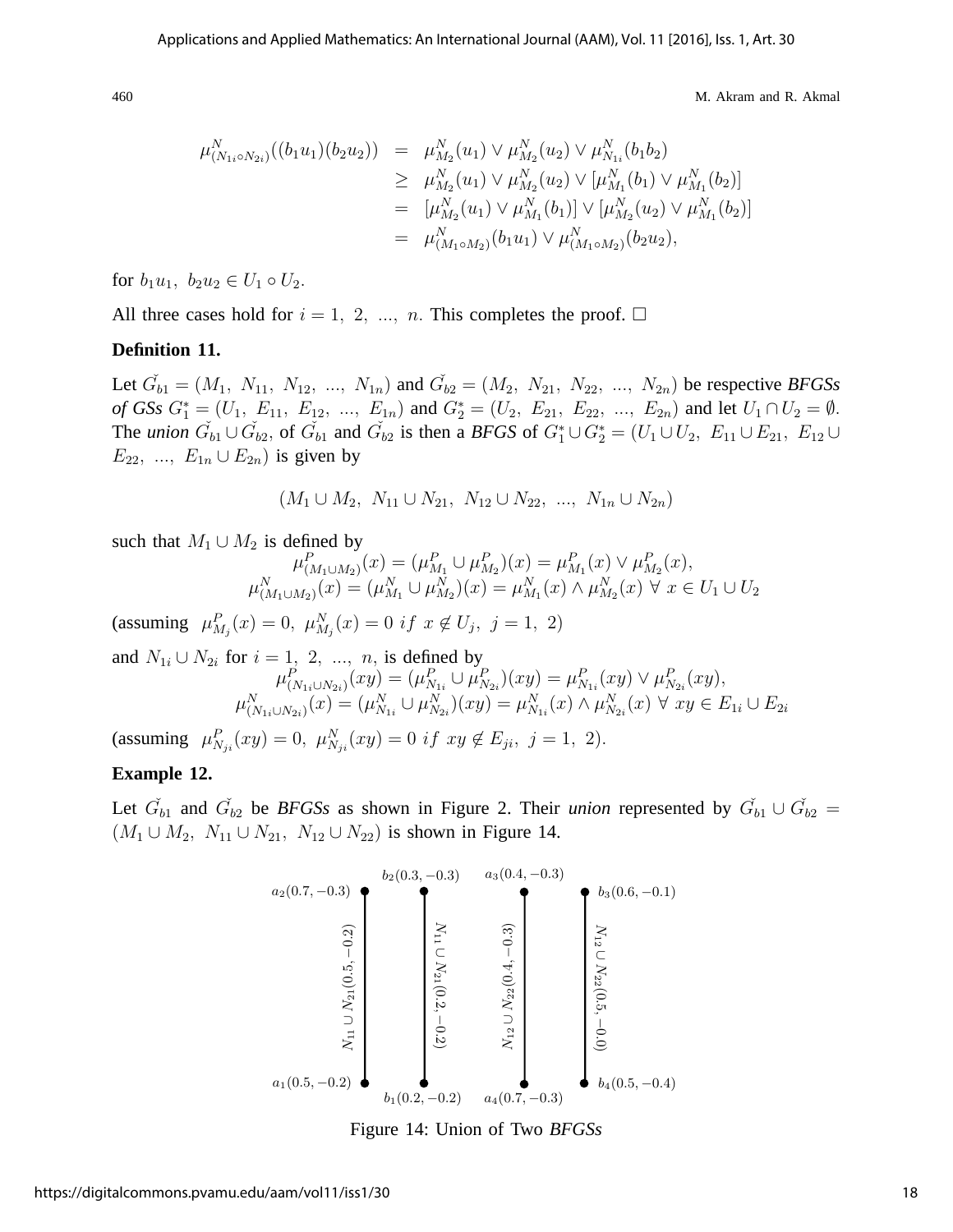#### **Example 13.**

Let  $\check{G}_{b1}$  and  $\check{G}_{b2}$  be *BFGSs* as shown in Figure 4. Their *union* represented by  $\check{G}_{b1} \cup \check{G}_{b2}$  =  $(M_1 \cup M_2, N_{11} \cup N_{21}, N_{12} \cup N_{22})$  is shown in Figure 15.

$$
b_1(0.2, -0.2) \underbrace{\bullet}_{k_1(0.2, -0.2)} \underbrace{N_{11} \cup N_{21}(0.2, -0.2)}_{b_2(0.3, -0.3)} b_3(0.5, -0.4)}
$$
\n
$$
b_2(0.3, -0.3) \underbrace{\bullet}_{a_1(0.5, -0.2)} \underbrace{\bullet}_{a_4(0.7, -0.3)} b_3(0.5, -0.4)
$$
\n
$$
b_3(0.5, -0.4)
$$

Figure 15: Union of Two *BFGSs*

#### **Theorem 6.**

Let  $G^* = (U_1 \cup U_2, E_{11} \cup E_{21}, E_{12} \cup E_{22}, ..., E_{1n} \cup E_{2n})$  be the union of GSs  $G_1^* =$  $(U_1, E_{11}, E_{12}, ..., E_{1n})$  and  $G_2^* = (U_2, E_{21}, E_{22}, ..., E_{2n})$ . Let  $\check{G}_{b1} = (M_1, N_{11}, N_{12}, ..., N_{1n})$ and  $\tilde{G}_{b2} = (M_2, N_{21}, N_{22}, ..., N_{2n})$  be respective BFGSs of  $G_1^*$  and  $G_2^*$ . Then  $\tilde{G}_{b1} \cup \tilde{G}_{b2} =$  $(M_1 \cup M_2, N_{11} \cup N_{21}, N_{12} \cup N_{22}, ..., N_{1n} \cup N_{2n})$  is a BFGS of  $G^*$ .

#### *Proof:*

Let  $u_1u_2 \in E_{1i} \cup E_{2i}$ .

Case 1. When  $u_1, u_2 \in U_1$ , then by definition 11

$$
\mu_{M_2}^P(u_1) = \mu_{M_2}^P(u_2) = \mu_{N_{2i}}^P(u_1 u_2) = 0, \ \mu_{M_2}^N(u_1) = \mu_{M_2}^N(u_2) = \mu_{N_{2i}}^N(u_1 u_2) = 0,
$$

so we have

$$
\mu_{(N_{1i}\cup N_{2i})}^{P}(u_{1}u_{2}) = \mu_{N_{1i}}^{P}(u_{1}u_{2}) \vee \mu_{N_{2i}}^{P}(u_{1}u_{2})
$$
\n
$$
= \mu_{N_{1i}}^{P}(u_{1}u_{2}) \vee 0
$$
\n
$$
\leq [\mu_{M_{1}}^{P}(u_{1}) \wedge \mu_{M_{1}}^{P}(u_{2})] \vee 0
$$
\n
$$
= [\mu_{M_{1}}^{P}(u_{1}) \vee 0] \wedge [\mu_{M_{1}}^{P}(u_{2}) \vee 0]
$$
\n
$$
= [\mu_{M_{1}}^{P}(u_{1}) \vee \mu_{M_{2}}^{P}(u_{1})] \wedge [\mu_{M_{1}}^{P}(u_{2}) \vee \mu_{M_{2}}^{P}(u_{2})]
$$
\n
$$
= \mu_{(M_{1}\cup M_{2})}^{P}(u_{1}) \wedge \mu_{(M_{1}\cup M_{2})}^{P}(u_{2}),
$$
\n
$$
\mu_{(N_{1i}\cup N_{2i})}^{N}(u_{1}u_{2}) = \mu_{N_{1i}}^{N}(u_{1}u_{2}) \wedge \mu_{N_{2i}}^{N}(u_{1}u_{2})
$$
\n
$$
= \mu_{N_{1i}}^{N}(u_{1}u_{2}) \wedge 0
$$
\n
$$
\geq [\mu_{M_{1}}^{N}(u_{1}) \vee \mu_{M_{1}}^{N}(u_{2})] \wedge 0
$$
\n
$$
= [\mu_{M_{1}}^{N}(u_{1}) \wedge \mu_{M_{2}}^{N}(u_{1})] \vee [\mu_{M_{1}}^{N}(u_{2}) \wedge \mu_{M_{2}}^{N}(u_{2})]
$$
\n
$$
= \mu_{(M_{1}\cup M_{2})}^{N}(u_{1}) \vee \mu_{(M_{1}\cup M_{2})}^{N}(u_{2}),
$$

for  $u_1, u_2 \in U_1 \cup U_2$ .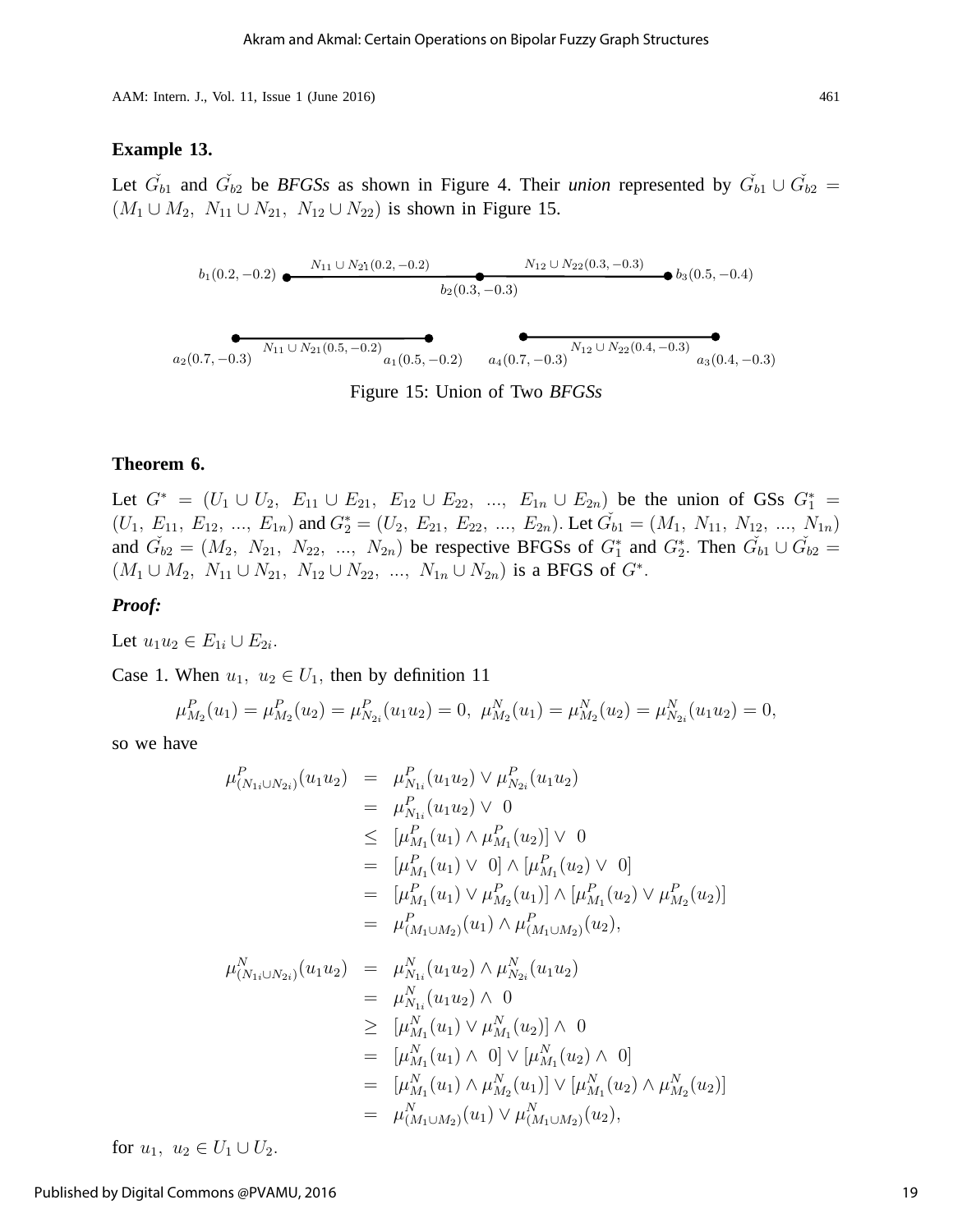Case 2. When  $u_1, u_2 \in U_2$ , then by definition 11

$$
\mu_{M_1}^P(u_1) = \mu_{M_1}^P(u_2) = \mu_{N_{1i}}^P(u_1 u_2) = 0, \ \mu_{M_1}^N(u_1) = \mu_{M_1}^N(u_2) = \mu_{N_{1i}}^N(u_1 u_2) = 0,
$$

so we have

$$
\mu_{(N_{1i}\cup N_{2i})}^{P}(u_{1}u_{2}) = \mu_{N_{1i}}^{P}(u_{1}u_{2}) \vee \mu_{N_{2i}}^{P}(u_{1}u_{2})
$$
\n
$$
= 0 \vee \mu_{N_{2i}}^{P}(u_{1}u_{2})
$$
\n
$$
\leq 0 \vee [\mu_{M_{2}}^{P}(u_{1}) \wedge \mu_{M_{2}}^{P}(u_{2})]
$$
\n
$$
= [0 \vee \mu_{M_{2}}^{P}(u_{1})] \wedge [0 \vee \mu_{M_{1}}^{P}(u_{2})]
$$
\n
$$
= [\mu_{M_{1}}^{P}(u_{1}) \vee \mu_{M_{2}}^{P}(u_{1})] \wedge [\mu_{M_{1}}^{P}(u_{2}) \vee \mu_{M_{2}}^{P}(u_{2})]
$$
\n
$$
= \mu_{(M_{1}\cup M_{2})}^{P}(u_{1}) \wedge \mu_{(M_{1}\cup M_{2})}^{P}(u_{2}),
$$

$$
\mu_{(N_{1i}\cup N_{2i})}^{N}(u_{1}u_{2}) = \mu_{N_{1i}}^{N}(u_{1}u_{2}) \wedge \mu_{N_{2i}}^{N}(u_{1}u_{2})
$$
\n
$$
= 0 \wedge \mu_{N_{2i}}^{N}(u_{1}u_{2})
$$
\n
$$
\geq 0 \wedge [\mu_{M_{2}}^{N}(u_{1}) \vee \mu_{M_{2}}^{N}(u_{2})]
$$
\n
$$
= [0 \wedge \mu_{M_{2}}^{N}(u_{1})] \vee [0 \wedge \mu_{M_{1}}^{N}(u_{2})]
$$
\n
$$
= [\mu_{M_{1}}^{N}(u_{1}) \wedge \mu_{M_{2}}^{N}(u_{1})] \vee [\mu_{M_{1}}^{N}(u_{2}) \wedge \mu_{M_{2}}^{N}(u_{2})]
$$
\n
$$
= \mu_{(M_{1}\cup M_{2})}^{N}(u_{1}) \vee \mu_{(M_{1}\cup M_{2})}^{N}(u_{2}),
$$

for  $u_1, u_2 \in U_1 \cup U_2$ .

Both cases hold for  $i = 1, 2, ..., n$ . This completes the proof.  $\Box$ 

#### **Theorem 7.**

If  $G^* = (U_1 \cup U_2, E_{11} \cup E_{21}, E_{12} \cup E_{22}, ..., E_{1n} \cup E_{2n})$  is the union of GSs  $G_1^* = (U_1, E_{11}, E_{12}, ..., E_{1n})$ and  $G_2^* = (U_2, E_{21}, E_{22}, ..., E_{2n})$ . Then every BFGS  $\check{G}_b = (M, N_1, N_2, ..., N_n)$  of  $G^*$  is the union of a BFGS  $\check{G}_{b1}$  of  $G_1^*$  and a BFGS  $\check{G}_{b2}$  of  $G_2^*$ .

#### *Proof:*

We define  $M_1$ ,  $M_2$ ,  $N_{1i}$  and  $N_{2i}$  for  $i = 1, 2, ..., n$  as

$$
\mu_{M_1}^P(u) = \mu_M^P(u), \quad \mu_{M_1}^N(u) = \mu_M^N(u), \qquad \text{if } u \in U_1
$$
  
\n
$$
\mu_{M_2}^P(u) = \mu_M^P(u), \quad \mu_{M_2}^N(u) = \mu_M^N(u), \qquad \text{if } u \in U_2
$$
  
\n
$$
\mu_{N_{1i}}^P(u_1u_2) = \mu_{N_i}^P(u_1u_2), \quad \mu_{N_{1i}}^N(u_1u_2) = \mu_{N_i}^N(u_1u_2), \quad \text{if } u_1u_2 \in E_1i
$$
  
\n
$$
\mu_{N_{2i}}^P(u_1u_2) = \mu_{N_i}^P(u_1u_2), \quad \mu_{N_{2i}}^N(u_1u_2) = \mu_{N_i}^N(u_1u_2), \quad \text{if } u_1u_2 \in E_2i.
$$

Then,  $M = M_1 \cup M_2$  and  $N_i = N_{1i} \cup N_{2i}, i = 1, 2, ..., n$ .

Now for 
$$
u_1u_2 \,\in E_{ji}
$$
,  $j = 1$ , 2 and  $i = 1, 2, ..., n$   
\n
$$
\mu_{N_{ji}}^P(u_1u_2) = \mu_{N_i}^P(u_1u_2) \leq \mu_M^P(u_1) \wedge \mu_M^P(u_2) = \mu_{M_j}^P(u_1) \wedge \mu_{M_j}^P(u_2)
$$
\n
$$
\mu_{N_{ji}}^N(u_1u_2) = \mu_{N_i}^N(u_1u_2) \geq \mu_M^N(u_1) \vee \mu_M^N(u_2) = \mu_{M_j}^N(u_1) \vee \mu_{M_j}^N(u_2),
$$
\ni.e.,  
\n
$$
\tilde{G}_{bj} = (M_j, N_{j1}, N_{j2}, ..., N_{jn})
$$
 is a *BFGS* of  $G_j^*$ ,  $j = 1, 2$ .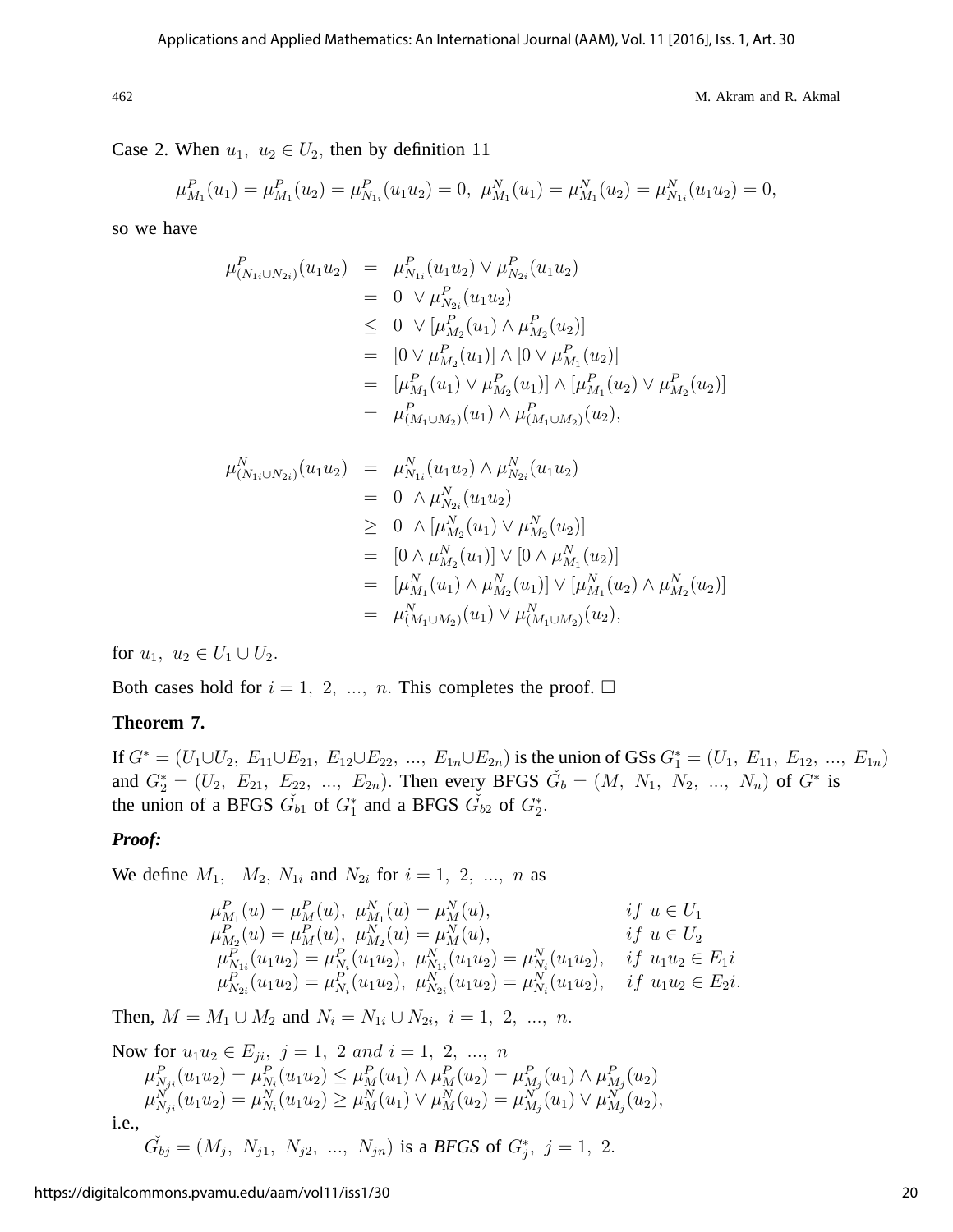Thus,  $\tilde{G}_b = (M, N_1, N_2, ..., N_n)$ , a *BFGS* of  $G^* = G_1 \cup G_2$ , is the *union* of a *BFGS* of  $G_1^*$ and a *BFGS* of  $G_2^*$ .  $\square$ 

## **Definition 12.**

Let  $\check{G}_{b1} = (M_1, N_{11}, N_{12}, ..., N_{1n})$  and  $\check{G}_{b2} = (M_2, N_{21}, N_{22}, ..., N_{2n})$  be respective *BFGSs* of *GSs*  $G_1^* = (U_1, E_{11}, E_{12}, ..., E_{1n})$  and  $G_2^* = (U_2, E_{21}, E_{22}, ..., E_{2n})$  and let  $U_1 \cap U_2 = \emptyset$ . The *join*  $\check{G}_{b1} + \check{G}_{b2}$  of  $\check{G}_{b1}$  and  $\check{G}_{b2}$ , is then a *BFGS* of  $G_1^* + G_2^* = (U_1 + U_2, E_{11} + E_{21}, E_{12} + E_{22})$  $E_{22}$ , ...,  $E_{1n} + E_{2n}$  is given by

$$
(M_1 + M_2, N_{11} + N_{21}, N_{12} + N_{22}, ..., N_{1n} + N_{2n})
$$

such that  $M_1 + M_2$  is defined by

$$
\mu_{(M_1+M_2)}^P(x) = \mu_{(M_1 \cup M_2)}^P(x),
$$
  

$$
\mu_{(M_1+M_2)}^N(x) = \mu_{(M_1 \cup M_2)}^N(x) \ \forall \ x \in U_1 \cup U_2,
$$

$$
N_{1i} + N_{2i} \text{ for } i = 1, 2, ..., n \text{ is defined by}
$$
\n
$$
\mu_{(N_{1i} + N_{2i})}^{P}(xy) = \mu_{(N_{1i} \cup N_{2i})}^{P}(xy),
$$
\n
$$
\mu_{(N_{1i} + N_{2i})}^{N}(x) = \mu_{(N_{1i} \cup N_{2i})}^{N}(x) \quad \forall \ xy \in E_{1i} \cup E_{2i}
$$
\nand\n
$$
\mu_{(N_{1i} + N_{2i})}^{P}(xy) = (\mu_{N_{1i}}^{P} + \mu_{N_{2i}}^{P})(xy) = \mu_{M_{1}}^{P}(x) \land \mu_{M_{2}}^{P}(y),
$$
\n
$$
N_{(1i)} \quad \dots N_{(N_{1i} + N_{2i})}^{N}(xy) = N_{(1i)} \quad \dots N_{(N_{1i} + N_{2i})}^{N}(xy) = N_{(1i)} \quad \dots N_{(N_{1i} + N_{2i})}^{N}(xy) = N_{(1i)} \quad \dots N_{(N_{1i} + N_{2i})}^{N}(xy) = N_{(1i)} \quad \dots N_{(N_{1i} + N_{2i})}^{N}(xy) = N_{(1i)} \quad \dots N_{(N_{1i} + N_{2i})}^{N}(xy) = N_{(1i)} \quad \dots N_{(N_{1i} + N_{2i})}^{N}(xy) = N_{(1i)} \quad \dots N_{(N_{1i} + N_{2i})}^{N}(xy) = N_{(1i)} \quad \dots N_{(N_{1i} + N_{2i})}^{N}(xy) = N_{(1i)} \quad \dots N_{(N_{1i} + N_{2i})}^{N}(xy) = N_{(1i)} \quad \dots N_{(N_{1i} + N_{2i})}^{N}(xy) = N_{(1i)} \quad \dots N_{(N_{1i} + N_{2i})}^{N}(xy) = N_{(1i)} \quad \dots N_{(N_{1i} + N_{2i})}^{N}(xy) = N_{(1i)} \quad \dots N_{(N_{1i} + N_{2i})}^{N}(xy) = N_{(1i)} \quad \dots N_{(N_{1i} + N_{2i})}^{N}(xy) = N_{(1i)} \quad \dots N_{(N_{1i} + N_{2i})}^{N}(xy) = N_{(1i)} \quad \dots N
$$

$$
\mu_{(N_{1i}+N_{2i})}^{P}(xy) = (\mu_{N_{1i}}^{P} + \mu_{N_{2i}}^{P})(xy) = \mu_{M_{1}}^{P}(x) \wedge \mu_{M_{2}}^{P}(y),
$$
  

$$
\mu_{(N_{1i}+N_{2i})}^{N}(x) = (\mu_{N_{1i}}^{N} + \mu_{N_{2i}}^{N})(xy) = \mu_{M_{1}}^{N}(x) \vee \mu_{M_{2}}^{N}(y) \forall x \in U_{1}, y \in U_{2}.
$$

## **Example 14.**

Let  $\check{G}_{b1}$  and  $\check{G}_{b2}$  be *BFGSs* as shown in Figure 2. Their *join* represented by  $\check{G}_{b1} + \check{G}_{b2}$  =  $(M_1 + M_2, N_{11} + N_{21}, N_{12} + N_{22})$  is shown in Figure 16.



Figure 16: Join of Two *BFGSs*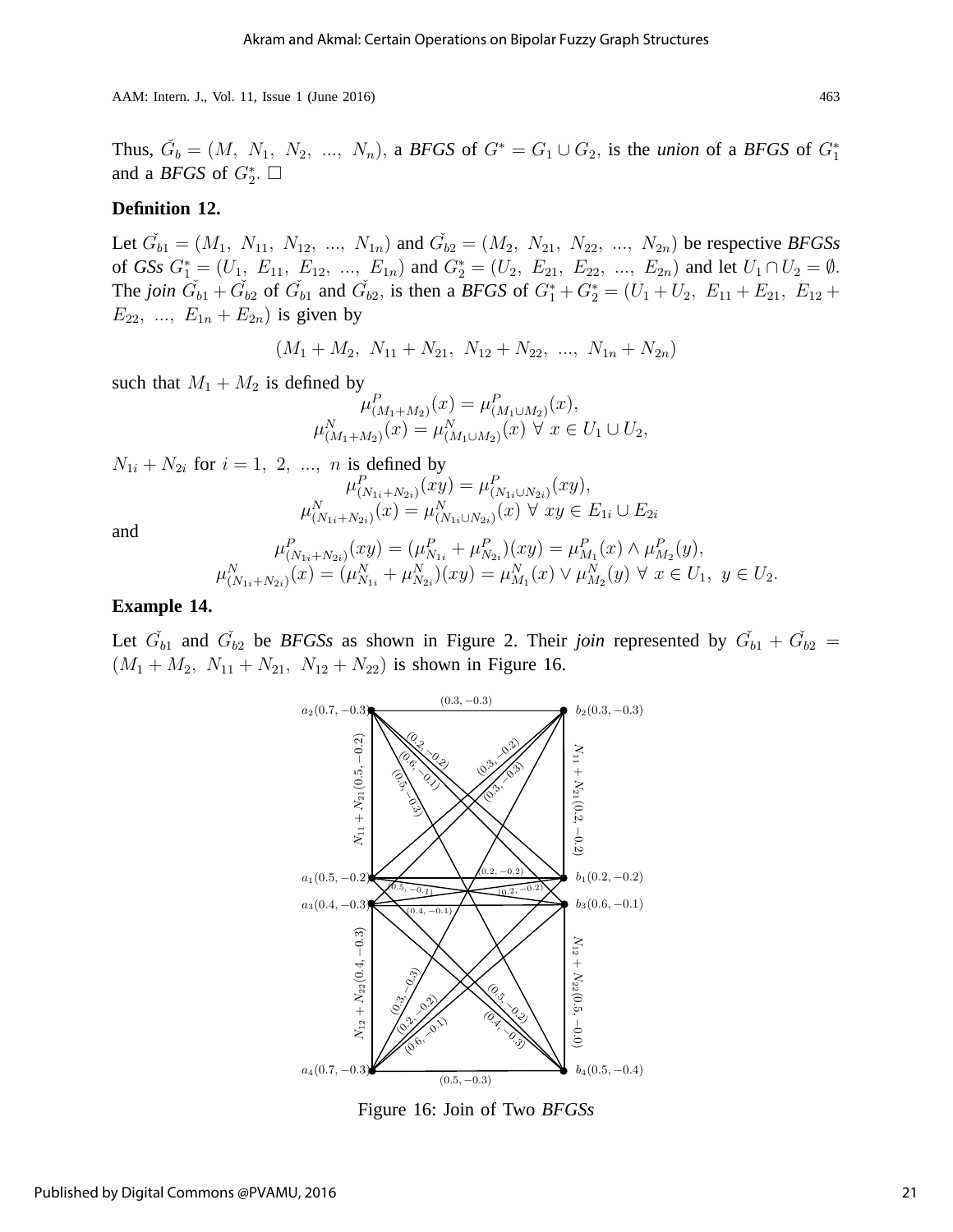## **Example 15.**

Let  $\check{G}_{b1}$  and  $\check{G}_{b2}$  be *BFGSs* as shown in Figure 4. Their *join* represented by  $\check{G}_{b1} + \check{G}_{b2}$  =  $(M_1 + M_2, N_{11} + N_{21}, N_{12} + N_{22})$  is shown in Figure 17.



Figure 17: Join of Two *BFGSs*

## **Theorem 8.**

Let  $G^* = (U_1 + U_2, E_{11} + E_{21}, E_{12} + E_{22}, ..., E_{1n} + E_{2n})$  be the join of GSs  $G_1^* =$  $(U_1, E_{11}, E_{12}, ..., E_{1n})$  and  $G_2^* = (U_2, E_{21}, E_{22}, ..., E_{2n})$ . Let  $\check{G}_{b1} = (M_1, N_{11}, N_{12}, ..., N_{1n})$ and  $\tilde{G}_{b2} = (M_2, N_{21}, N_{22}, ..., N_{2n})$  be respective BFGSs of  $G_1^*$  and  $G_2^*$ . Then  $\tilde{G}_{b1} + \tilde{G}_{b2} =$  $(M_1 + M_2, N_{11} + N_{21}, N_{12} + N_{22}, ..., N_{1n} + N_{2n})$  is a BFGS of  $G^*$ .

#### *Proof:*

Let  $u_1u_2 \in E_{1i} + E_{2i}$ .

Case 1. When  $u_1, u_2 \in U_1$ , then by definition 12

$$
\mu_{M_2}^P(u_1) = \mu_{M_2}^P(u_2) = \mu_{N_{2i}}^P(u_1 u_2) = 0, \ \mu_{M_2}^N(u_1) = \mu_{M_2}^N(u_2) = \mu_{N_{2i}}^N(u_1 u_2) = 0,
$$

so we have

$$
\mu_{(N_{1i}+N_{2i})}^{P}(u_{1}u_{2}) = \mu_{N_{1i}}^{P}(u_{1}u_{2}) \vee \mu_{N_{2i}}^{P}(u_{1}u_{2})
$$
\n
$$
= \mu_{N_{1i}}^{P}(u_{1}u_{2}) \vee 0
$$
\n
$$
\leq [\mu_{M_{1}}^{P}(u_{1}) \wedge \mu_{M_{1}}^{P}(u_{2})] \vee 0
$$
\n
$$
= [\mu_{M_{1}}^{P}(u_{1}) \vee 0] \wedge [\mu_{M_{1}}^{P}(u_{2}) \vee 0]
$$
\n
$$
= [\mu_{M_{1}}^{P}(u_{1}) \vee \mu_{M_{2}}^{P}(u_{1})] \wedge [\mu_{M_{1}}^{P}(u_{2}) \vee \mu_{M_{2}}^{P}(u_{2})]
$$
\n
$$
= \mu_{(M_{1}+M_{2})}^{P}(u_{1}) \wedge \mu_{(M_{1}+M_{2})}^{P}(u_{2}),
$$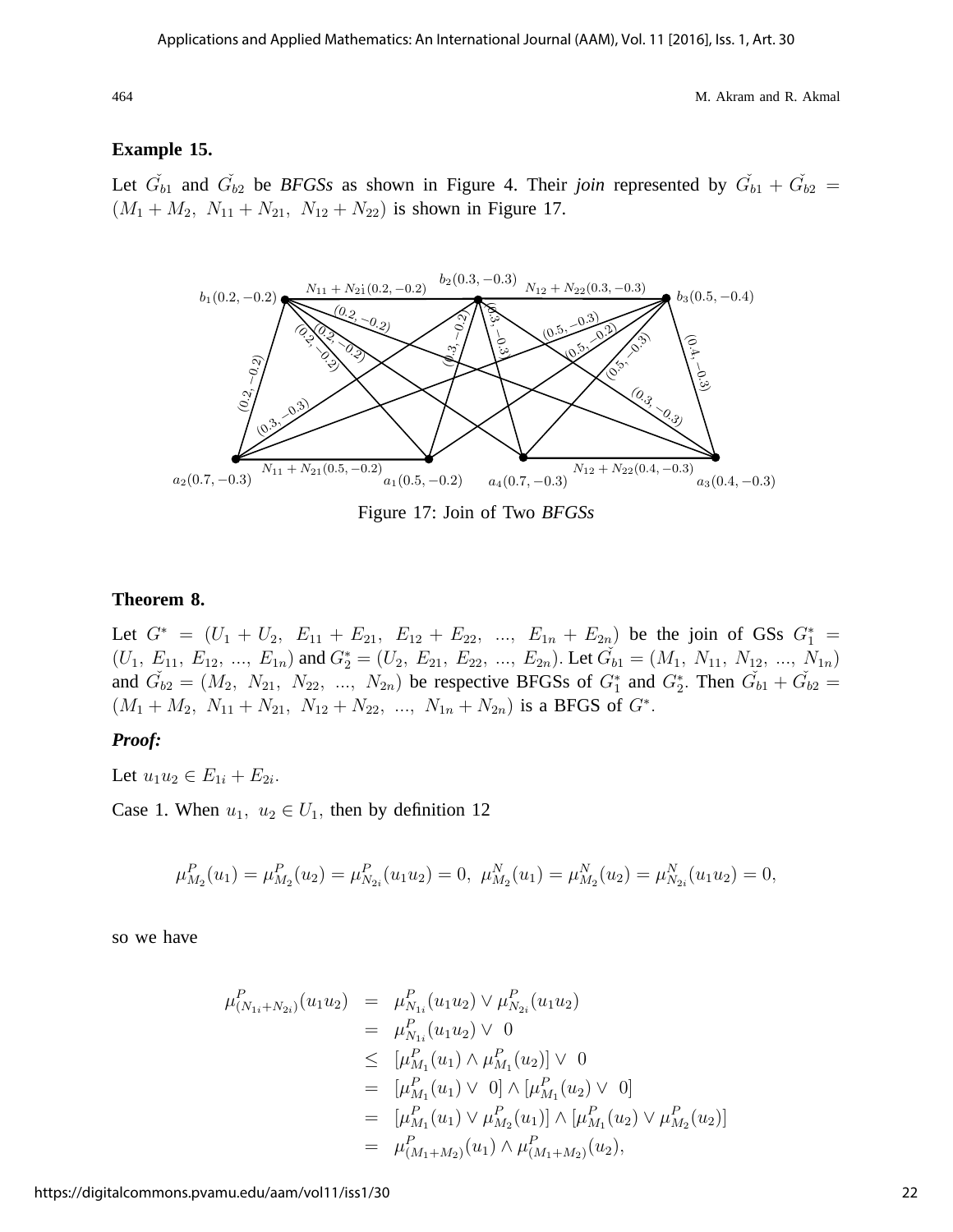$$
\mu_{(N_{1i}+N_{2i})}^{N}(u_{1}u_{2}) = \mu_{N_{1i}}^{N}(u_{1}u_{2}) \wedge \mu_{N_{2i}}^{N}(u_{1}u_{2})
$$
\n
$$
= \mu_{N_{1i}}^{N}(u_{1}u_{2}) \wedge 0
$$
\n
$$
\geq [\mu_{M_{1}}^{N}(u_{1}) \vee \mu_{M_{1}}^{N}(u_{2})] \wedge 0
$$
\n
$$
= [\mu_{M_{1}}^{N}(u_{1}) \wedge 0] \vee [\mu_{M_{1}}^{N}(u_{2}) \wedge 0]
$$
\n
$$
= [\mu_{M_{1}}^{N}(u_{1}) \wedge \mu_{M_{2}}^{N}(u_{1})] \vee [\mu_{M_{1}}^{N}(u_{2}) \wedge \mu_{M_{2}}^{N}(u_{2})]
$$
\n
$$
= \mu_{(M_{1}+M_{2})}^{N}(u_{1}) \vee \mu_{(M_{1}+M_{2})}^{N}(u_{2}),
$$

for  $u_1, u_2 \in U_1 + U_2$ .

Case 2. When  $u_1, u_2 \in U_2$ , then by definition 12

$$
\mu_{M_1}^P(u_1) = \mu_{M_1}^P(u_2) = \mu_{N_{1i}}^P(u_1 u_2) = 0, \ \mu_{M_1}^N(u_1) = \mu_{M_1}^N(u_2) = \mu_{N_{1i}}^N(u_1 u_2) = 0,
$$

so we have

$$
\mu_{(N_{1i}+N_{2i})}^{P}(u_{1}u_{2}) = \mu_{N_{1i}}^{P}(u_{1}u_{2}) \vee \mu_{N_{2i}}^{P}(u_{1}u_{2})
$$
  
\n
$$
= 0 \vee \mu_{N_{2i}}^{P}(u_{1}u_{2})
$$
  
\n
$$
\leq 0 \vee [\mu_{M_{2}}^{P}(u_{1}) \wedge \mu_{M_{2}}^{P}(u_{2})]
$$
  
\n
$$
= [0 \vee \mu_{M_{2}}^{P}(u_{1})] \wedge [0 \vee \mu_{M_{1}}^{P}(u_{2})]
$$
  
\n
$$
= [\mu_{M_{1}}^{P}(u_{1}) \vee \mu_{M_{2}}^{P}(u_{1})] \wedge [\mu_{M_{1}}^{P}(u_{2}) \vee \mu_{M_{2}}^{P}(u_{2})]
$$
  
\n
$$
= \mu_{(M_{1}+M_{2})}^{P}(u_{1}) \wedge \mu_{(M_{1}+M_{2})}^{P}(u_{2}),
$$

$$
\mu_{(N_{1i}+N_{2i})}^{N}(u_{1}u_{2}) = \mu_{N_{1i}}^{N}(u_{1}u_{2}) \wedge \mu_{N_{2i}}^{N}(u_{1}u_{2})
$$
  
\n
$$
= 0 \wedge \mu_{N_{2i}}^{N}(u_{1}u_{2})
$$
  
\n
$$
\geq 0 \wedge [\mu_{M_{2}}^{N}(u_{1}) \vee \mu_{M_{2}}^{N}(u_{2})]
$$
  
\n
$$
= [0 \wedge \mu_{M_{2}}^{N}(u_{1})] \vee [0 \wedge \mu_{M_{1}}^{N}(u_{2})]
$$
  
\n
$$
= [\mu_{M_{1}}^{N}(u_{1}) \wedge \mu_{M_{2}}^{N}(u_{1})] \vee [\mu_{M_{1}}^{N}(u_{2}) \wedge \mu_{M_{2}}^{N}(u_{2})]
$$
  
\n
$$
= \mu_{(M_{1}+M_{2})}^{N}(u_{1}) \vee \mu_{(M_{1}+M_{2})}^{N}(u_{2}),
$$

for  $u_1, u_2 \in U_1 + U_2$ .

Case 3. When  $u_1 \in U_1$ ,  $u_2 \in U_2$  then by definition 12

$$
\mu_{M_1}^P(u_2) = \mu_{M_2}^P(u_1) = \mu_{M_1}^N(u_2) = \mu_{M_2}^N(u_1) = 0,
$$

and we have

$$
\mu_{(N_{1i}+N_{2i})}^{P}(u_1u_2) = \mu_{M_1}^{P}(u_1) \wedge \mu_{M_2}^{P}(u_2)
$$
  
\n
$$
= [\mu_{M_1}^{P}(u_1) \vee 0] \wedge [0 \vee \mu_{M_2}^{P}(u_2)]
$$
  
\n
$$
= [\mu_{M_1}^{P}(u_1) \vee \mu_{M_2}^{P}(u_1)] \wedge [\mu_{M_1}^{P}(u_2) \vee \mu_{M_2}^{P}(u_2)]
$$
  
\n
$$
= \mu_{(M_1+M_2)}^{P}(u_1) \wedge \mu_{(M_1+M_2)}^{P}(u_2),
$$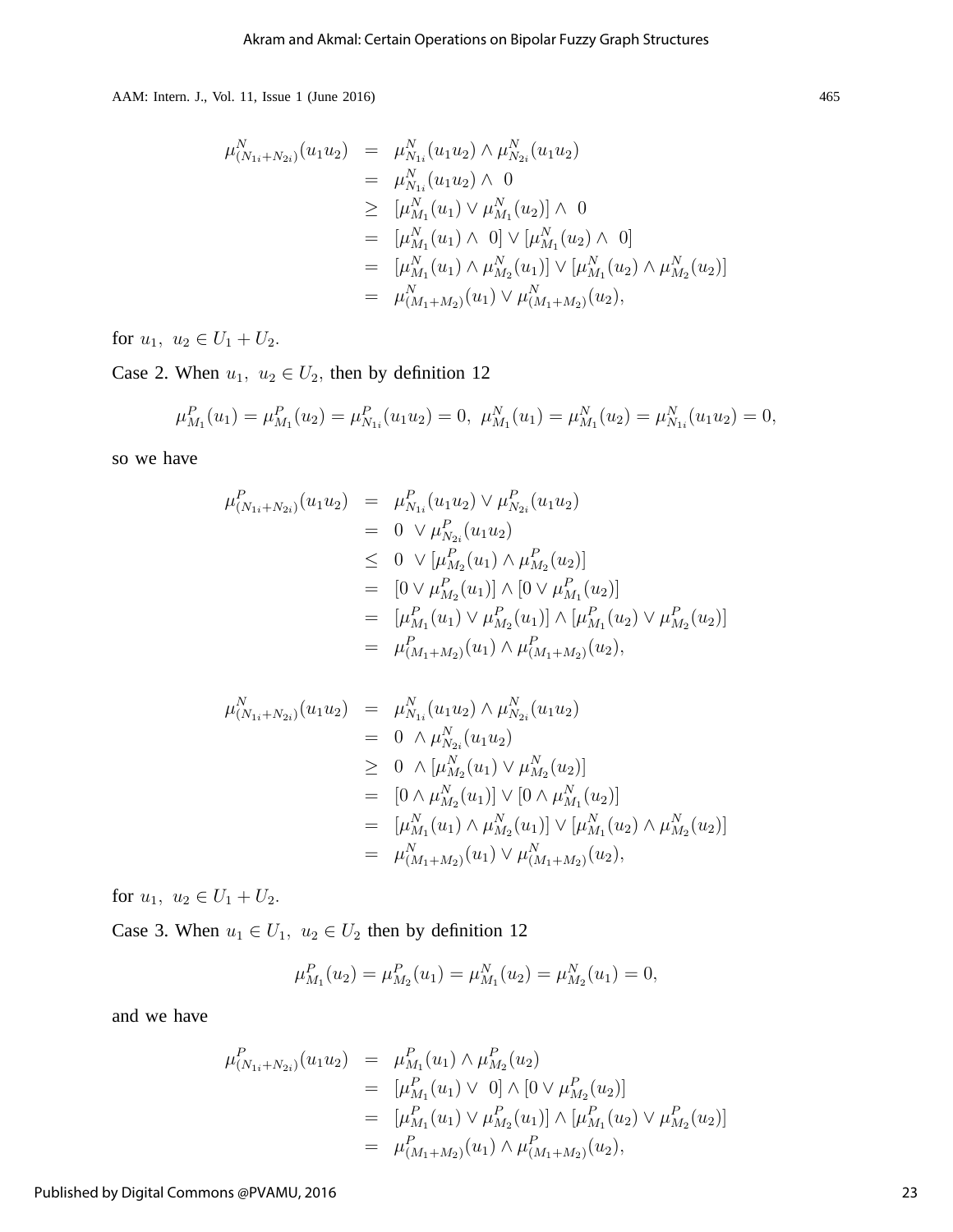$$
\mu_{(N_{1i}+N_{2i})}^{N}(u_{1}u_{2}) = \mu_{M_{1}}^{N}(u_{1}) \vee \mu_{M_{2}}^{N}(u_{2})
$$
  
\n
$$
= [\mu_{M_{1}}^{N}(u_{1}) \wedge 0] \vee [0 \wedge \mu_{M_{2}}^{N}(u_{2})]
$$
  
\n
$$
= [\mu_{M_{1}}^{N}(u_{1}) \wedge \mu_{M_{2}}^{N}(u_{1})] \vee [\mu_{M_{1}}^{N}(u_{2}) \wedge \mu_{M_{2}}^{N}(u_{2})]
$$
  
\n
$$
= \mu_{(M_{1}+M_{2})}^{N}(u_{1}) \vee \mu_{(M_{1}+M_{2})}^{N}(u_{2}),
$$

for  $u_1, u_2 \in U_1 + U_2$ .

All three cases hold for  $i = 1, 2, ..., n$ . This completes the proof.  $\Box$ 

## **Theorem 9.**

If  $G^* = (U_1 + U_2, E_{11} + E_{21}, E_{12} + E_{22}, ..., E_{1n} + E_{2n})$  is the join of *GSs*  $G_1^* = (U_1, E_{11}, E_{12}, ..., E_{1n})$ and  $G_2^* = (U_2, E_{21}, E_{22}, ..., E_{2n})$  and  $\tilde{G}_b = (M, N_1, N_2, ..., N_n)$  is a strong BFGS of  $G^*$ Then  $\check{G}_b$  is the join of  $\check{G}_{b1}$ , a strong BFGS of  $G_1^*$ , and  $\check{G}_{b2}$ , a strong BFGS of  $G_2^*$ .

#### *Proof:*

Let define  $M_i$  and  $N_{ji}$  for  $i = 1, 2, ..., n$  and  $j = 1, 2$  as

$$
\mu_{N_j}^P(u) = \mu_M^P(u), \ \mu_{N_j}^N(u) = \mu_M^N(u), \qquad \text{if } u \in U_j
$$
  

$$
\mu_{N_{ji}}^P(u_1u_2) = \mu_{N_i}^P(u_1u_2), \ \mu_{N_{ji}}^N(u_1u_2) = \mu_{N_i}^N(u_1u_2), \quad \text{if } u_1u_2 \in E_{ji}.
$$

By similar way as in the proof of Theorem 7, for  $u_1u_2 \in E_{ji}$ ,  $j = 1, 2$  and  $i = 1, 2, ..., n$ 

$$
\mu_{N_{ji}}^P(u_1u_2) = \mu_{N_i}^P(u_1u_2) = \mu_M^P(u_1) \wedge \mu_M^P(u_2) = \mu_{M_j}^P(u_1) \wedge \mu_{M_j}^P(u_2)
$$
  

$$
\mu_{N_{ji}}^N(u_1u_2) = \mu_{N_i}^N(u_1u_2) = \mu_M^N(u_1) \vee \mu_M^N(u_2) = \mu_{M_j}^N(u_1) \vee \mu_{M_j}^N(u_2).
$$

So  $\tilde{G}_{bj} = (M_j, N_{j1}, N_{j2}, ..., N_{jn})$  is a strong *BFGS* of  $G_j^*$ ,  $j = 1, 2$ .

Moreover,  $\check{G}_b$  is the join of  $\check{G}_{b1}$  and  $\check{G}_{b2}$  as shown in the following.

Using definitions 11 and 12,  $M = M_1 \cup M_2 = M_1 + M_2$  and

$$
N_i = N_{1i} \cup N_{2i} = N_{1i} + N_{2i}, \ \forall \ u_1 u_2 \in E_{1i} \cup E_{2i}.
$$

When  $u_1u_2 \in E_{1i} + E_{2i} \setminus (E_{1i} \cup E_{2i})$ , i.e.,  $u_1 \in U_1$  and  $u_2 \in U_2$ 

$$
\mu_{N_i}^P(u_1u_2) = \mu_M^P(u_1) \wedge \mu_M^P(u_2) = \mu_{M_1}^P(u_1) \wedge \mu_{M_2}^P(u_2) = \mu_{N_{1i}+N_{2i}}^P(u_1u_2)
$$
  

$$
\mu_{N_i}^N(u_1u_2) = \mu_M^N(u_1) \vee \mu_M^N(u_2) = \mu_{M_1}^N(u_1) \vee \mu_{M_2}^N(u_2) = \mu_{N_{1i}+N_{2i}}^N(u_1u_2)
$$

There are similar calculations when  $u_1 \in U_2$  and  $u_2 \in U_1$ . This is true for  $i = 1, 2, ..., n$ . This ends the proof.  $\Box$ 

## **4. Conclusions**

Graph theoretical concepts are widely used to study and model various applications in different areas. However, in many cases, some aspects of a graph-theoretic problem may be vague or uncertain. It is natural to deal with the vagueness and uncertainty using the methods of fuzzy sets or bipolar fuzzy sets which have shown advantages in handling vagueness and uncertainty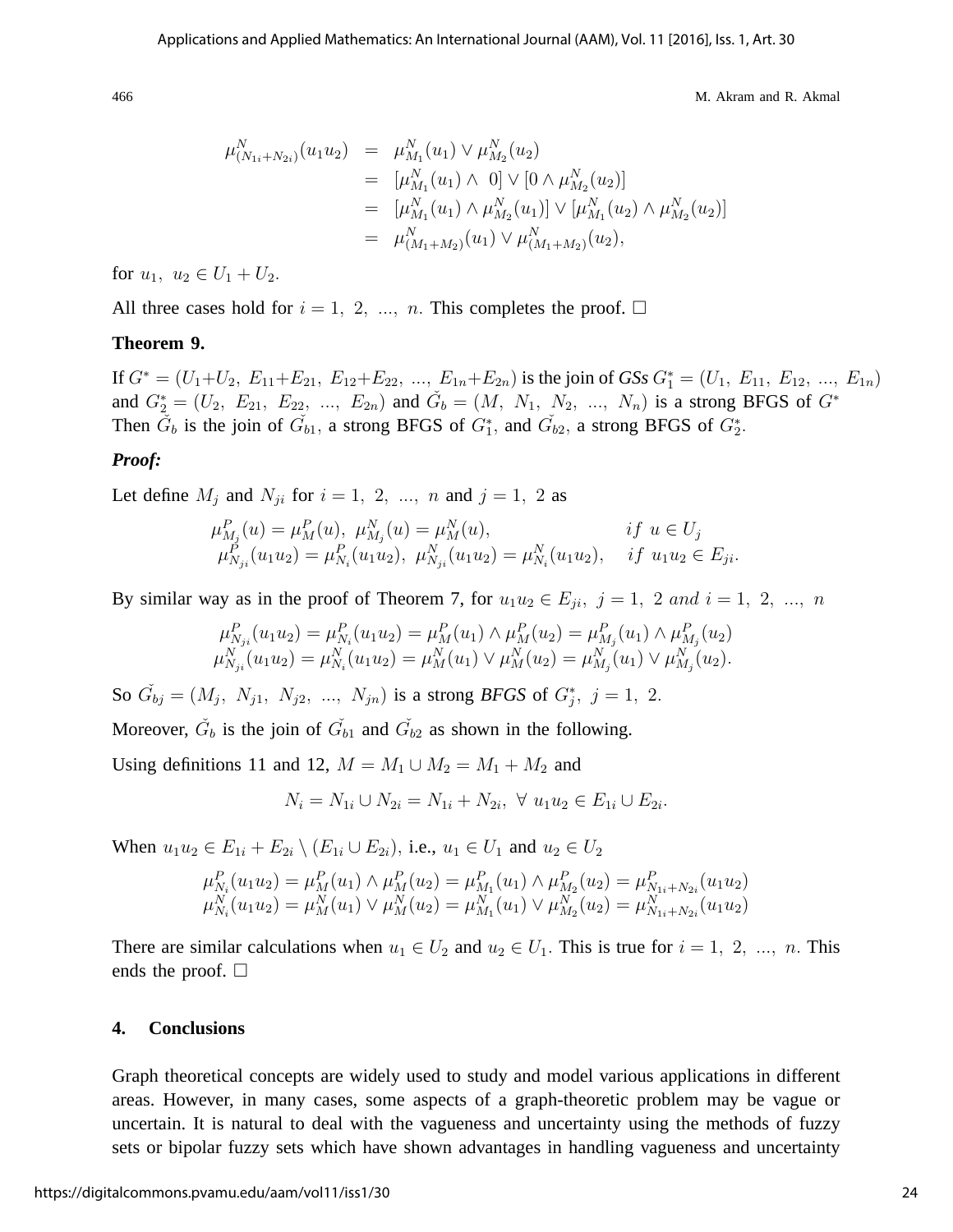than fuzzy sets. So we have applied the concept of bipolar fuzzy sets to graph structures. We have discussed some operations on bipolar fuzzy graph structures. We are extending our work to: (1) Bipolar fuzzy soft graph structures, (2) Soft graph structures, (3) Rough fuzzy soft graph structures, and (4) Roughness in fuzzy graph structures.

## *Acknowledgment:*

*The authors are thankful to the referees and Professor Aliakbar Montazer Haghighi for their valuable comments and suggestions.*

## **REFERENCES**

- Akram, M. (2011). Bipolar fuzzy graphs, Information Sciences, Vol. 181, pp. 5548-5564.
- Akram, M. (2013). Bipolar fuzzy graphs with applications, Knowledge-Based Systems, Vol. 39, pp. 1-8.
- Akram, M. and Dudek, W. A. (2012). Regular bipolar fuzzy graphs, Neural Computing & Applications, Vol. 21, No. 1, pp. 197–205.
- Akram, M., Li, S. -G. and Shum, K. P. (2013). Antipodal bipolar fuzzy graphs, Italian Journal of Pure and Applied Mathematics, Vol.31, pp. 97-110.
- Akram, M. and Akmal, R. (2016). Application of bipolar fuzzy sets in graph structures, Applied Computational Intelligence and Soft Computing, Article ID 5859080, pp. 1-13.
- Bhattacharya, P. (1987). Some remarks on fuzzy graphs, Pattern Recognition Letter, Vol. 6, pp. 297-302.
- Deb, M. and De, P.K. (2015). Optimal solution of a fully fuzzy linear fractional programming problem by using graded mean integration representation method, Applications and Applied Mathematics, Vol. 10, No. 1, pp. 571-587.
- Dinesh, T. (2011). A study on graph structures, incidence algebras and their fuzzy analogues [Ph.D. thesis], Kannur University, Kannur, India.
- Dinesh, T. and Ramakrishnan, T. V. (2011). On generalised fuzzy graph structures, Applied Mathematical Sciences, Vol. 5, No. 4, pp. 173 - 180.
- Gulistan, M., Shahzad, M., Ahmed, S. and Ilyas, M. (2015). Characterization of gamma hemirings by generalized fuzzy gamma ideals, Applications and Applied Mathematics, Vol. 10, No. 1, pp. 495-520.
- Kauffman, A. (1973). Introduction a la Theorie des Sous-emsembles Flous, Masson et Cie, Vol.1.
- Lee, K.-M. (2000). Bipolar-valued fuzzy sets and their basic operations, Proc. Int. Conf., Bangkok, Thailand, pp. 307-317.
- Mordeson, J. N. and Nair, P. S. (1998). Fuzzy graphs and fuzzy hypergraphs, Physica Verlag, Heidelberg.
- Rosenfeld, A. (1975). Fuzzy graphs, Fuzzy Sets and their Applications (L.A. Zadeh, K.S. Fu, M. Shimura, Eds.), Academic Press, New York, pp. 77-95.

Sampathkumar, E. (2006). Generalized graph structures, Bull. Kerala Math. Assoc., Vol 3, No.